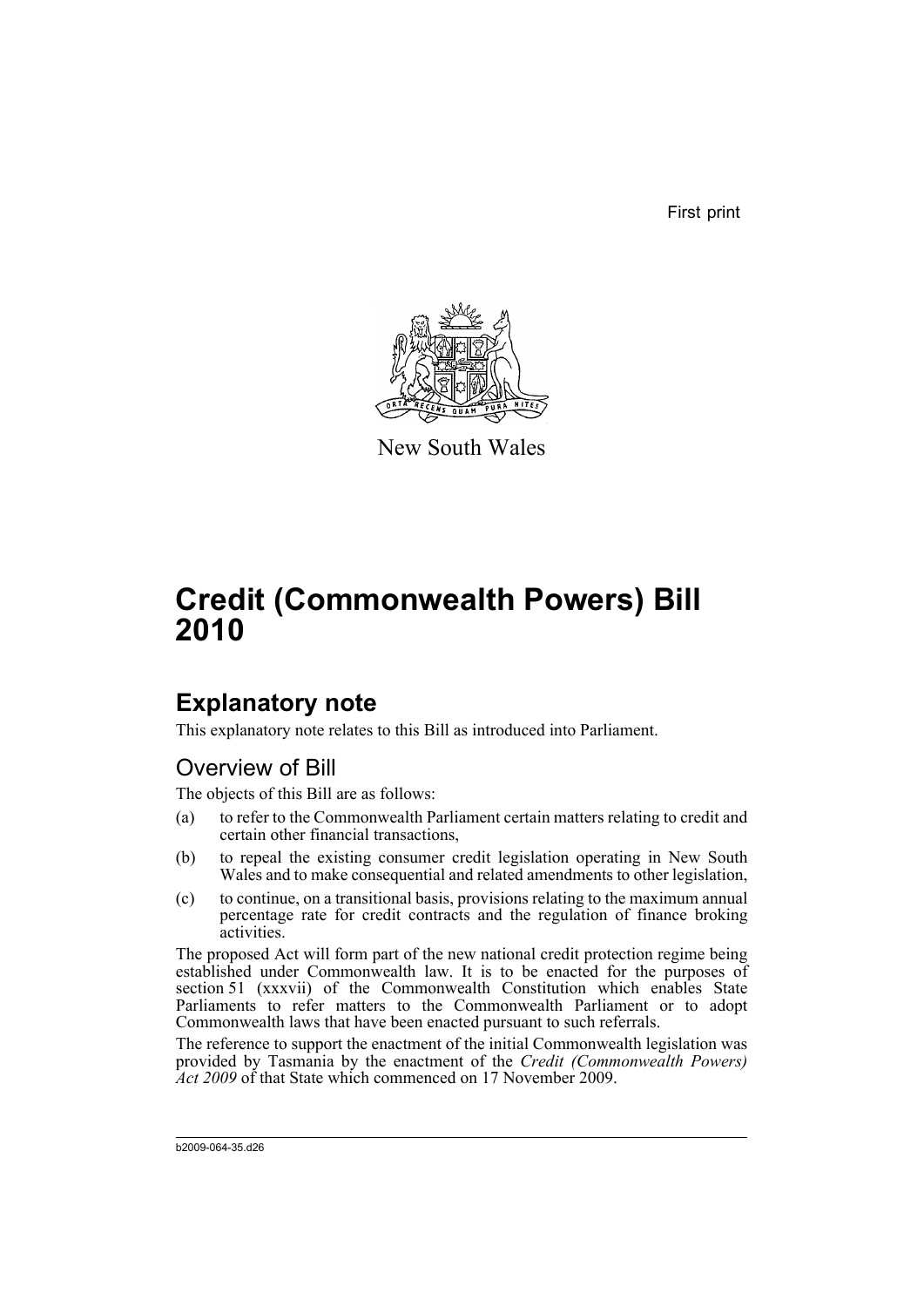Explanatory note

In view of the enactment of the Commonwealth laws, the remaining States will adopt the Commonwealth laws under section 51 (xxxvii) of the Commonwealth Constitution. The adopted laws are the *National Consumer Credit Protection Act 2009* of the Commonwealth (as amended at the time of the adoption by the *National Consumer Credit Protection Amendment Act 2010* of the Commonwealth) and the *National Consumer Credit Protection (Transitional and Consequential Provisions) Act 2009* of the Commonwealth.

The proposed Act also provides for the referral of certain matters relating to credit to the Commonwealth Parliament in order to support future amendments to the *National Consumer Credit Protection Act 2009* of the Commonwealth and the *National Consumer Credit Protection (Transitional and Consequential Provisions) Act 2009* of the Commonwealth (the *amendment reference*).

Since the enactment of the initial Tasmanian legislation, the Commonwealth and the States have also agreed on certain exclusions (or "carve outs") to the amendment reference. These carve outs are reflected in the proposed Act. They will also be recognised under the *National Consumer Credit Protection Act 2009* of the Commonwealth by amendments made to that Act by the *National Consumer Credit Protection Amendment Act 2010* of the Commonwealth.

### Outline of provisions

**Clause 1** sets out the name (also called the short title) of the proposed Act.

**Clause 2** provides for the proposed Act to commence on a day or days to be appointed by proclamation.

**Clause 3** defines certain words and expressions used in the proposed Act. The definitions reflect the fact that there is to be an *adoption* of the relevant existing Commonwealth laws mentioned above, together with the conferral of an *amendment reference*. Those existing laws, as amended from time to time, comprise the *National Credit legislation*.

**Clause 4** provides for the adoption, under section 51 (xxxvii) of the Commonwealth Constitution, of the relevant existing Commonwealth laws.

**Clause 5** enables the Governor, by proclamation, to fix a day on which the adoption of the relevant existing Commonwealth laws is to terminate.

**Clause 6** refers to the Commonwealth Parliament the matters of amending the National Credit legislation as in force from time to time (the *amendment reference*). The amendment reference will enable the Commonwealth to make express amendments to its National Credit legislation about the provision of credit to which the National Credit Code applies and about consumer leases to which Part 11 of that Code applies. The National Credit Code is set out in Schedule 1 to the *National Consumer Credit Protection Act 2009* of the Commonwealth.

**Clause 7** provides for the exclusion from the amendment reference of certain matters relating to the imposition of State taxes, the system for recording of estates or interests in land, the priority of estates or interests in land and State statutory rights.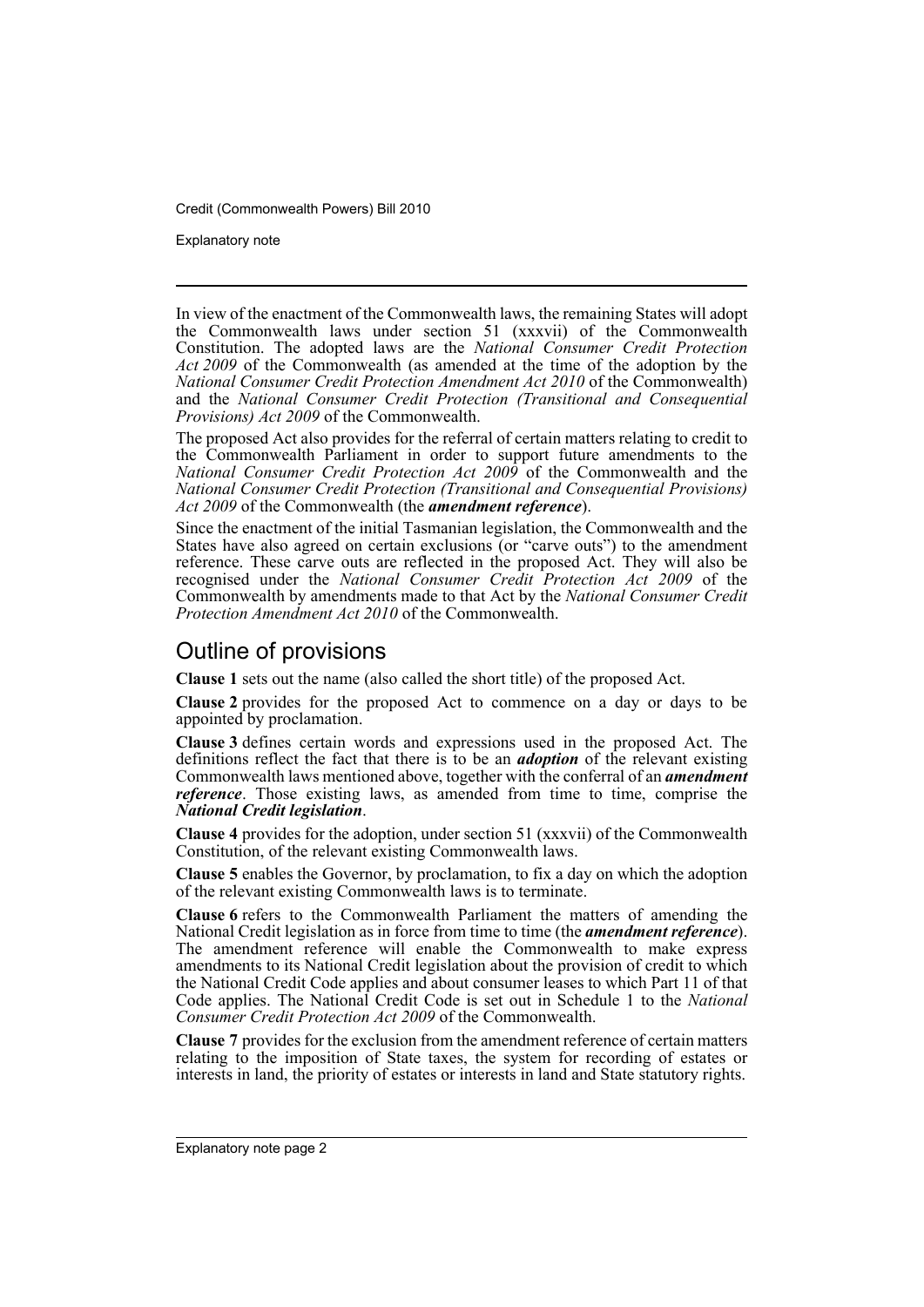Explanatory note

**Clause 8** enables the Governor, by proclamation, to fix a day on which the amendment reference is to terminate.

**Clause 9** makes it clear that the National Credit legislation may be amended on account of any reference or adoption or by Commonwealth laws or instruments enacted or made on the basis of powers vested in the Commonwealth apart from any reference or adoption.

**Clause 10** makes it clear that the separate termination of the period of the amendment reference does not affect laws already in place. Accordingly, the amendment reference continues to have effect to support those laws unless the period of the adoption is also terminated.

## **Schedule 1 Repeals**

**Schedule 1** repeals the existing New South Wales consumer credit legislation.

### **Schedule 2 Consequential amendment of other legislation**

**Schedule 2** amends various Acts and regulations as a consequence of the repeal of existing consumer credit legislation and its replacement by the new national credit protection regime.

### **Schedule 3 Savings, transitional and other provisions**

**Schedule 3** includes savings and transitional provisions consequent on the enactment of the proposed Act (including a power to make regulations of a savings and transitional nature). Provision is made for the continuation of the financial counselling trust fund under the *Credit Act 1984*. The maximum annual percentage rate that currently applies to credit contracts will continue to apply for a period of 12 months (including in relation to new credit contracts under the National Credit Code). Provision is also made to continue the regulation of finance broking activities under the former credit legislation until such time as the Commonwealth commences relevant provisions of the National Credit legislation that regulate the provision of credit assistance.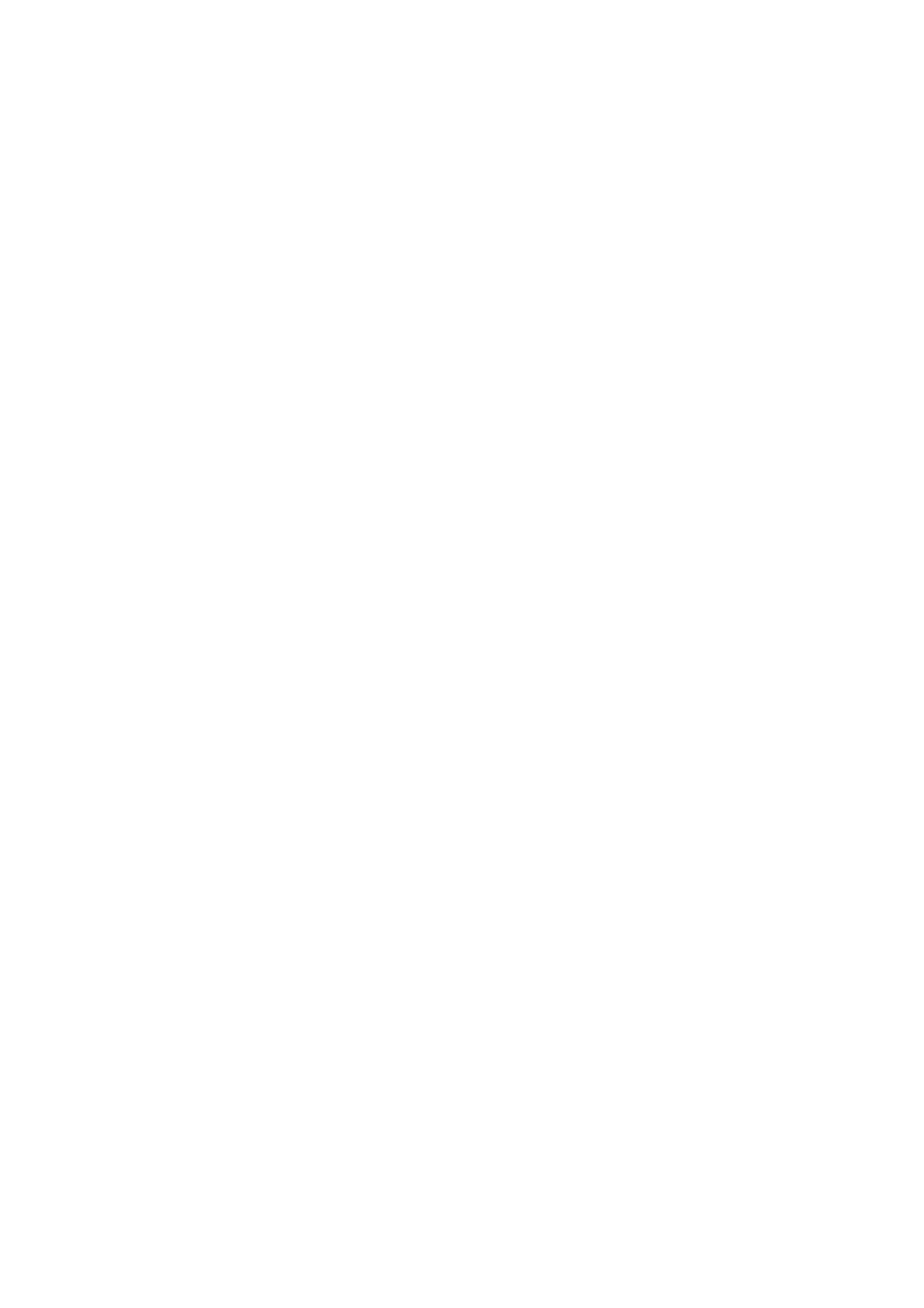First print



New South Wales

# **Credit (Commonwealth Powers) Bill 2010**

# **Contents**

|            |                                                     | Page |
|------------|-----------------------------------------------------|------|
|            | Name of Act                                         |      |
| 2          | Commencement                                        | 2    |
| 3          | Definitions                                         |      |
| 4          | Adoption of existing legislation                    | 3    |
| 5          | Termination of adoption                             | 3    |
| 6          | Reference of matters                                | 3    |
|            | Matters excluded from reference                     | 4    |
| 8          | Termination of reference                            | 5    |
| 9          | Amendment of Commonwealth law                       | 5    |
| 10         | Effect of termination of amendment reference before |      |
|            | termination of adoption of Commonwealth Acts        | 6    |
| Schedule 1 | Repeals                                             |      |
| Schedule 2 | Consequential amendment of other legislation        | 8    |
| Schedule 3 | Savings, transitional and other provisions          | 13   |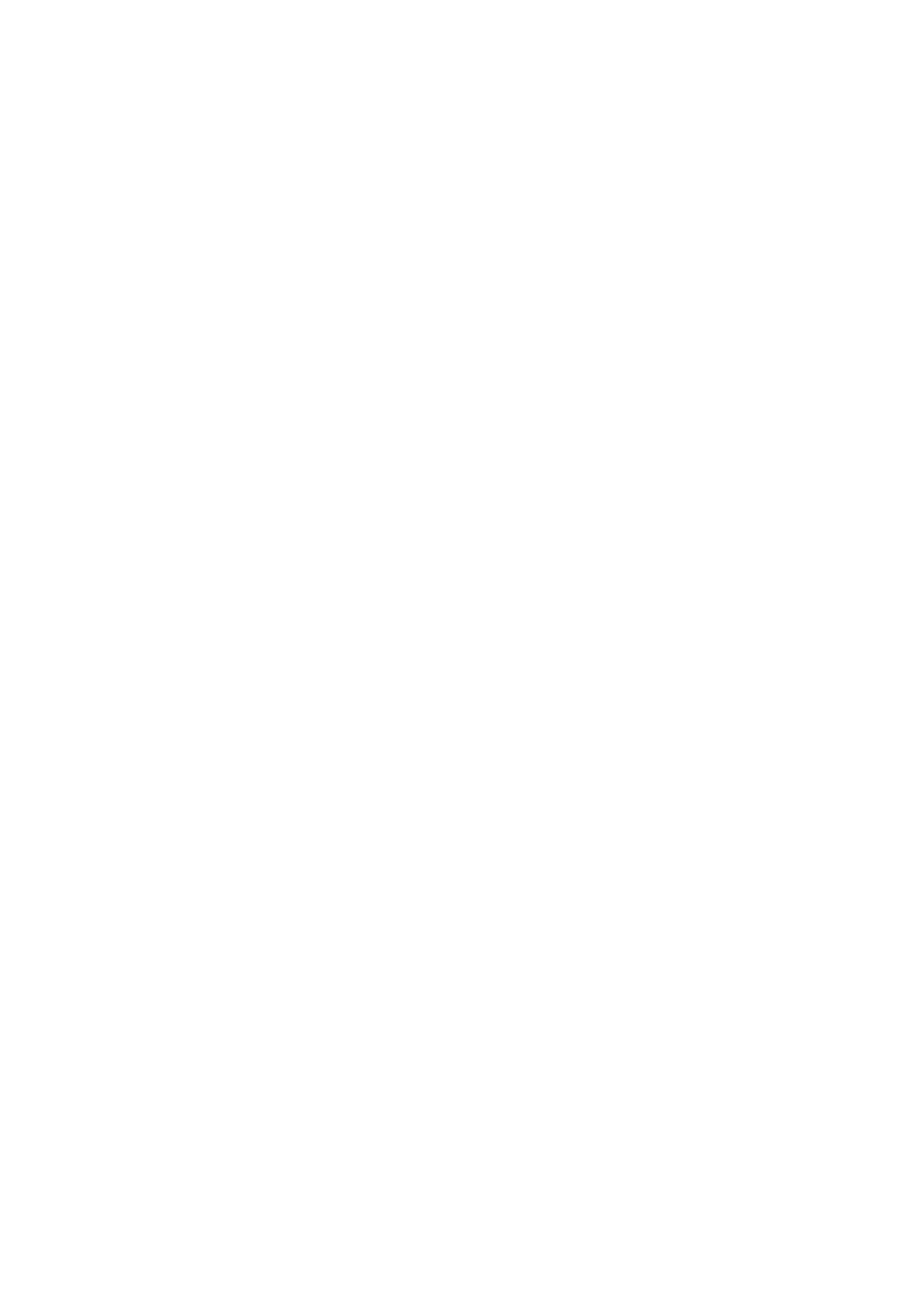

New South Wales

# **Credit (Commonwealth Powers) Bill 2010**

No , 2010

### **A Bill for**

An Act to adopt the *National Consumer Credit Protection Act 2009* of the Commonwealth and the *National Consumer Credit Protection (Transitional and Consequential Provisions) Act 2009* of the Commonwealth, and to refer certain matters relating to the provision of credit and certain other financial transactions to the Parliament of the Commonwealth, for the purposes of section 51 (xxxvii) of the Commonwealth Constitution; and for other purposes.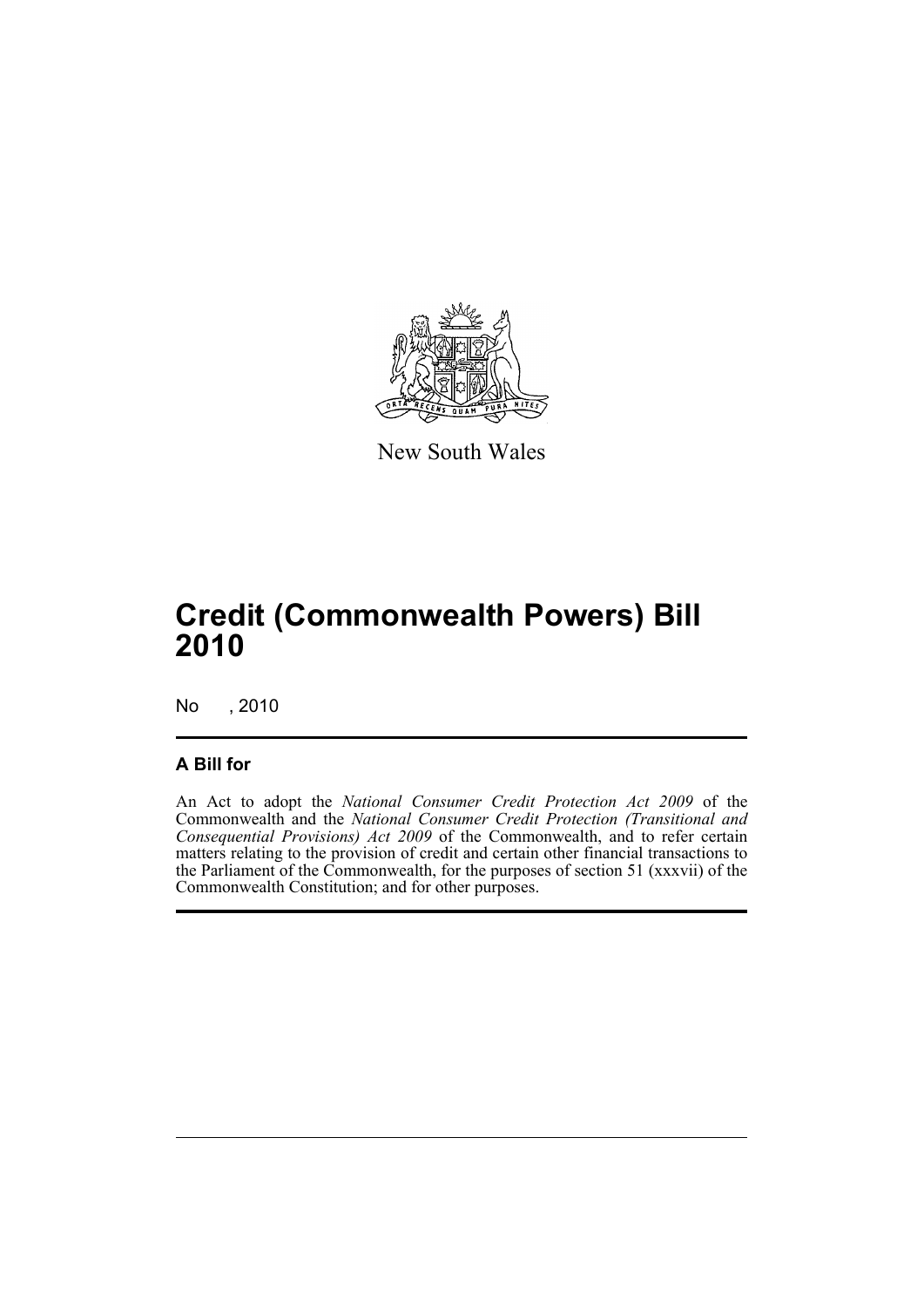<span id="page-7-2"></span><span id="page-7-1"></span><span id="page-7-0"></span>

|   |     |                    | The Legislature of New South Wales enacts:                                                                                                                                                                                                                                                                                                                                                                                                                                                                        | $\mathbf{1}$                                 |
|---|-----|--------------------|-------------------------------------------------------------------------------------------------------------------------------------------------------------------------------------------------------------------------------------------------------------------------------------------------------------------------------------------------------------------------------------------------------------------------------------------------------------------------------------------------------------------|----------------------------------------------|
| 1 |     | <b>Name of Act</b> |                                                                                                                                                                                                                                                                                                                                                                                                                                                                                                                   | $\overline{2}$                               |
|   |     |                    | This Act is the Credit (Commonwealth Powers) Act 2010.                                                                                                                                                                                                                                                                                                                                                                                                                                                            | 3                                            |
| 2 |     |                    | <b>Commencement</b>                                                                                                                                                                                                                                                                                                                                                                                                                                                                                               | 4                                            |
|   |     |                    | This Act commences on a day or days to be appointed by proclamation.                                                                                                                                                                                                                                                                                                                                                                                                                                              | 5                                            |
| 3 |     | <b>Definitions</b> |                                                                                                                                                                                                                                                                                                                                                                                                                                                                                                                   | 6                                            |
|   | (1) |                    | In this Act:                                                                                                                                                                                                                                                                                                                                                                                                                                                                                                      | $\overline{7}$                               |
|   |     |                    | <i>adoption</i> means the adoption under section 4 (1).                                                                                                                                                                                                                                                                                                                                                                                                                                                           | 8                                            |
|   |     |                    | <b>amendment reference</b> means the reference under section $6(1)$ .                                                                                                                                                                                                                                                                                                                                                                                                                                             | 9                                            |
|   |     |                    | <b>Commonwealth Credit instrument</b> means any instrument (whether or<br>not of a legislative character) that is made or issued under the National<br>Credit legislation.                                                                                                                                                                                                                                                                                                                                        | 10<br>11<br>12                               |
|   |     |                    | express amendment of the National Credit legislation means the direct<br>amendment of the text of the National Credit legislation (whether by the<br>insertion, omission, repeal, substitution or relocation of words or<br>matter) by another Commonwealth Act or by an instrument under a<br>Commonwealth Act, but does not include the enactment by a<br>Commonwealth Act of a provision that has or will have substantive<br>effect otherwise than as part of the text of the National Credit<br>legislation. | 13<br>14<br>15<br>16<br>17<br>18<br>19<br>20 |
|   |     |                    | <b>National Credit legislation means:</b>                                                                                                                                                                                                                                                                                                                                                                                                                                                                         | 21                                           |
|   |     | (a)                | the National Consumer Credit Protection Act 2009 of the<br>Commonwealth, and                                                                                                                                                                                                                                                                                                                                                                                                                                      | 22<br>23                                     |
|   |     | (b)                | the National Consumer Credit Protection (Transitional and<br>Consequential Provisions) Act 2009 of the Commonwealth,                                                                                                                                                                                                                                                                                                                                                                                              | 24<br>25                                     |
|   |     |                    | and as in force from time to time.                                                                                                                                                                                                                                                                                                                                                                                                                                                                                | 26                                           |
|   |     |                    | <i>referred credit matter</i> means a matter relating to either of the following:                                                                                                                                                                                                                                                                                                                                                                                                                                 | 27                                           |
|   |     | (a)                | credit, being credit the provision of which would be covered by<br>the expression "provision of credit to which this Code applies" in<br>the relevant version of the National Credit Code,                                                                                                                                                                                                                                                                                                                        | 28<br>29<br>30                               |
|   |     | (b)                | consumer leases, being consumer leases each of which would be<br>covered by the expression "consumer lease to which Part 11<br>applies" in the relevant version of the National Credit Code.                                                                                                                                                                                                                                                                                                                      | 31<br>32<br>33                               |
|   |     |                    | relevant version of the National Credit Code means the text of<br>Schedule 1 to the National Consumer Credit Protection Act 2009 of the<br>Commonwealth as originally enacted, and as later amended by the<br>National Consumer Credit Protection Amendment Act 2010 of the<br>Commonwealth.                                                                                                                                                                                                                      | 34<br>35<br>36<br>37<br>38                   |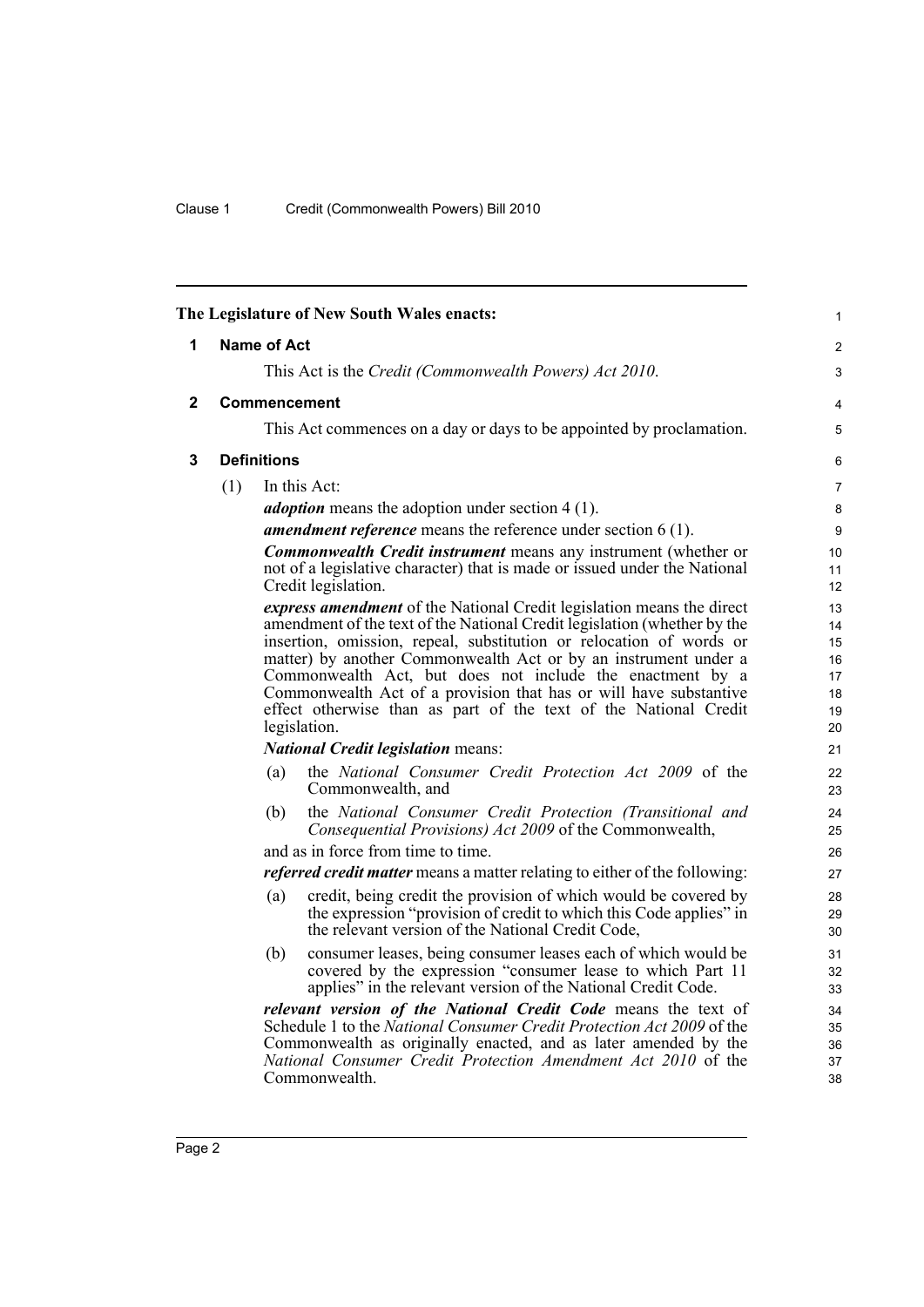<span id="page-8-2"></span><span id="page-8-1"></span><span id="page-8-0"></span>

|   |     |     | relevant version of the National Credit legislation means:                                                                                                                                                                                               | 1                                                                         |
|---|-----|-----|----------------------------------------------------------------------------------------------------------------------------------------------------------------------------------------------------------------------------------------------------------|---------------------------------------------------------------------------|
|   |     | (a) | the National Consumer Credit Protection Act 2009 of the<br>Commonwealth as originally enacted, and as later amended by<br>the National Consumer Credit Protection Amendment Act 2010<br>of the Commonwealth, and                                         | $\boldsymbol{2}$<br>$\mathsf 3$<br>$\overline{\mathbf{4}}$<br>$\mathbf 5$ |
|   |     | (b) | the National Consumer Credit Protection (Transitional and<br>Consequential Provisions) Act 2009 of the Commonwealth.                                                                                                                                     | 6<br>$\overline{7}$                                                       |
|   | (2) |     | Notes included in this Act do not form part of this Act.                                                                                                                                                                                                 | 8                                                                         |
| 4 |     |     | Adoption of existing legislation                                                                                                                                                                                                                         | 9                                                                         |
|   | (1) |     | The relevant version of the National Credit legislation is adopted within<br>the meaning of section 51 (xxxvii) of the Commonwealth Constitution.                                                                                                        | 10<br>11                                                                  |
|   | (2) |     | The adoption has effect for a period:                                                                                                                                                                                                                    | 12                                                                        |
|   |     | (a) | beginning when this section commences, and                                                                                                                                                                                                               | 13                                                                        |
|   |     | (b) | ending at the end of the day fixed under section 5 as the day on<br>which the adoption is to terminate,                                                                                                                                                  | 14<br>15                                                                  |
|   |     |     | but no longer.                                                                                                                                                                                                                                           | 16                                                                        |
| 5 |     |     | <b>Termination of adoption</b>                                                                                                                                                                                                                           | 17                                                                        |
|   | (1) |     | The Governor may, at any time, by proclamation published on the NSW<br>legislation website, fix a day as the day on which the adoption is to<br>terminate.                                                                                               | 18<br>19<br>20                                                            |
|   | (2) |     | The Governor may, by proclamation published on the NSW legislation<br>website, revoke a proclamation published under subsection (1), in<br>which case the revoked proclamation is taken (for the purposes of<br>section 4) never to have been published. | 21<br>22<br>23<br>24                                                      |
|   | (3) |     | A revoking proclamation has effect only if published before the day<br>fixed under subsection (1).                                                                                                                                                       | 25<br>26                                                                  |
|   | (4) |     | The revocation of a proclamation published under subsection (1) does<br>not prevent publication of a further proclamation under that subsection.                                                                                                         | 27<br>28                                                                  |
| 6 |     |     | <b>Reference of matters</b>                                                                                                                                                                                                                              | 29                                                                        |
|   | (1) |     | Subject to section 7, any referred credit matter is referred to the<br>Parliament of the Commonwealth, but only to the extent of the making<br>of laws with respect to such a matter by making express amendments of<br>the National Credit legislation. | 30<br>31<br>32<br>33                                                      |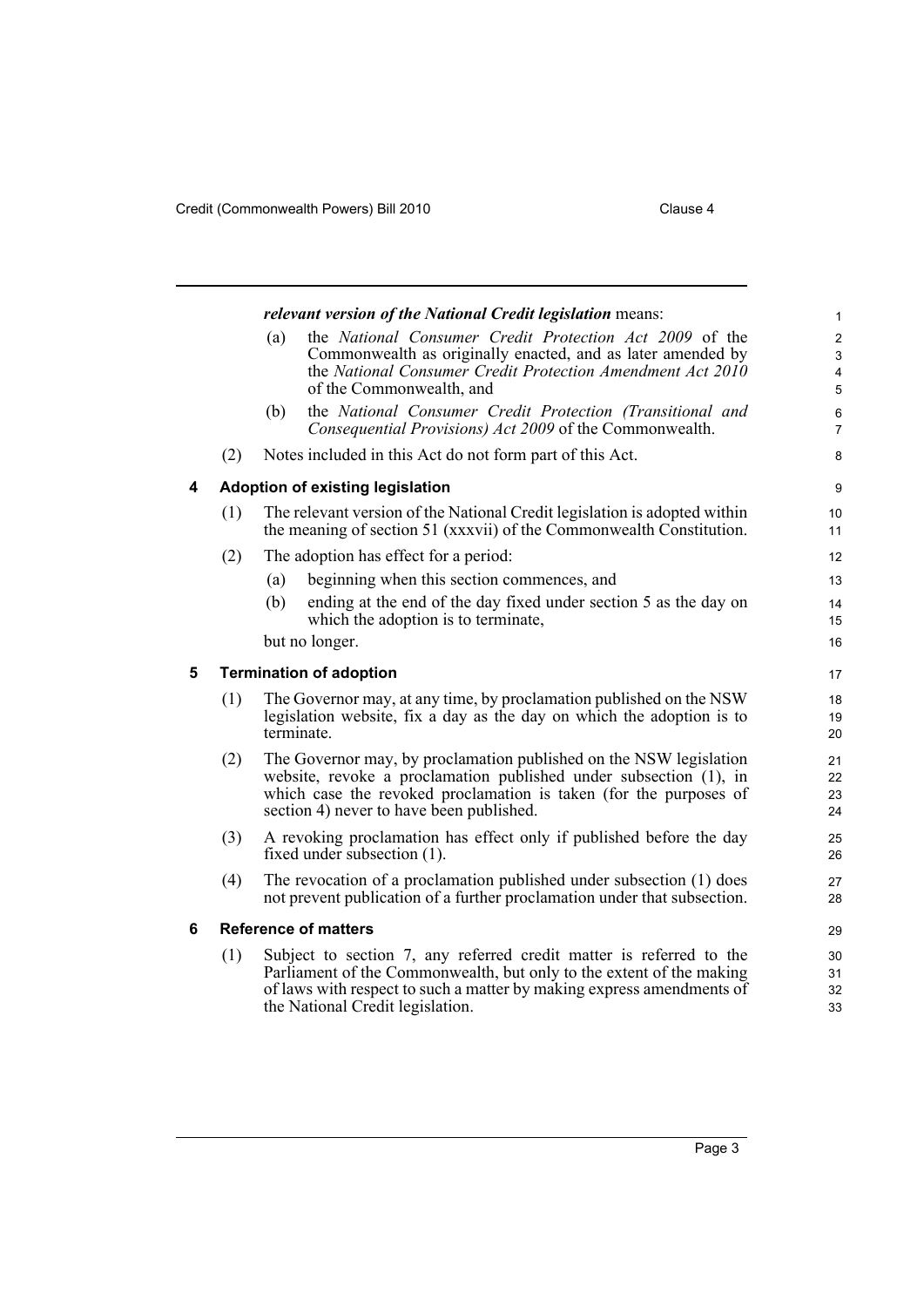<span id="page-9-0"></span>

|   | (2) |     | The reference of a matter under subsection (1) has effect only:                                                                  | $\mathbf{1}$              |
|---|-----|-----|----------------------------------------------------------------------------------------------------------------------------------|---------------------------|
|   |     | (a) | if and to the extent that the matter is not included in the legislative                                                          | $\overline{2}$            |
|   |     |     | powers of the Parliament of the Commonwealth (otherwise than                                                                     | $\ensuremath{\mathsf{3}}$ |
|   |     |     | by a reference under section 51 (xxxvii) of the Commonwealth<br>Constitution), and                                               | 4<br>$\overline{5}$       |
|   |     | (b) | if and to the extent that the matter is included in the legislative                                                              | 6                         |
|   |     |     | powers of the Parliament of the State.                                                                                           | $\overline{7}$            |
|   | (3) |     | Despite any other provision, the reference has effect for a period:                                                              | 8                         |
|   |     | (a) | beginning when this section commences, and                                                                                       | 9                         |
|   |     | (b) | ending at the end of the day fixed under section 8 as the day on<br>which the reference is to terminate.                         | 10<br>11                  |
|   |     |     | but no longer.                                                                                                                   | 12                        |
| 7 |     |     | <b>Matters excluded from reference</b>                                                                                           | 13                        |
|   | (1) |     | A matter referred by section $6(1)$ does not include:                                                                            | 14                        |
|   |     | (a) | the matter of making provision with respect to the imposition or                                                                 | 15                        |
|   |     |     | payment of State taxes, duties, charges or other imposts, however<br>described, or                                               | 16<br>17                  |
|   |     | (b) | the matter of making provision with respect to the general system                                                                | 18                        |
|   |     |     | for the recording of estates or interests in land and related<br>information, or                                                 | 19<br>20                  |
|   |     | (c) | the matter of providing for the priority of interests in real<br>property, or                                                    | 21<br>22                  |
|   |     | (d) | the matter of making a law that excludes or limits the operation                                                                 | 23                        |
|   |     |     | of a State law, to the extent that the State law makes provision                                                                 | 24                        |
|   |     |     | with respect to the creation, holding, transfer, assignment,<br>disposal or forfeiture of a State statutory right.               | 25<br>26                  |
|   | (2) |     | In this section:                                                                                                                 | 27                        |
|   |     |     | <i>forfeiture</i> means confiscation, seizure, extinguishment, cancellation,                                                     | 28                        |
|   |     |     | suspension or any other forfeiture.                                                                                              | 29                        |
|   |     |     | State law means:                                                                                                                 | 30                        |
|   |     | (a) | any Act of the State or any instrument made under such an Act,<br>whenever enacted or made and as in force from time to time, or | 31<br>32                  |
|   |     | (b) | the general law, being the principles and rules of common law                                                                    | 33                        |
|   |     |     | and equity to the extent that they have effect in the State from<br>time to time.                                                | 34<br>35                  |
|   |     |     |                                                                                                                                  |                           |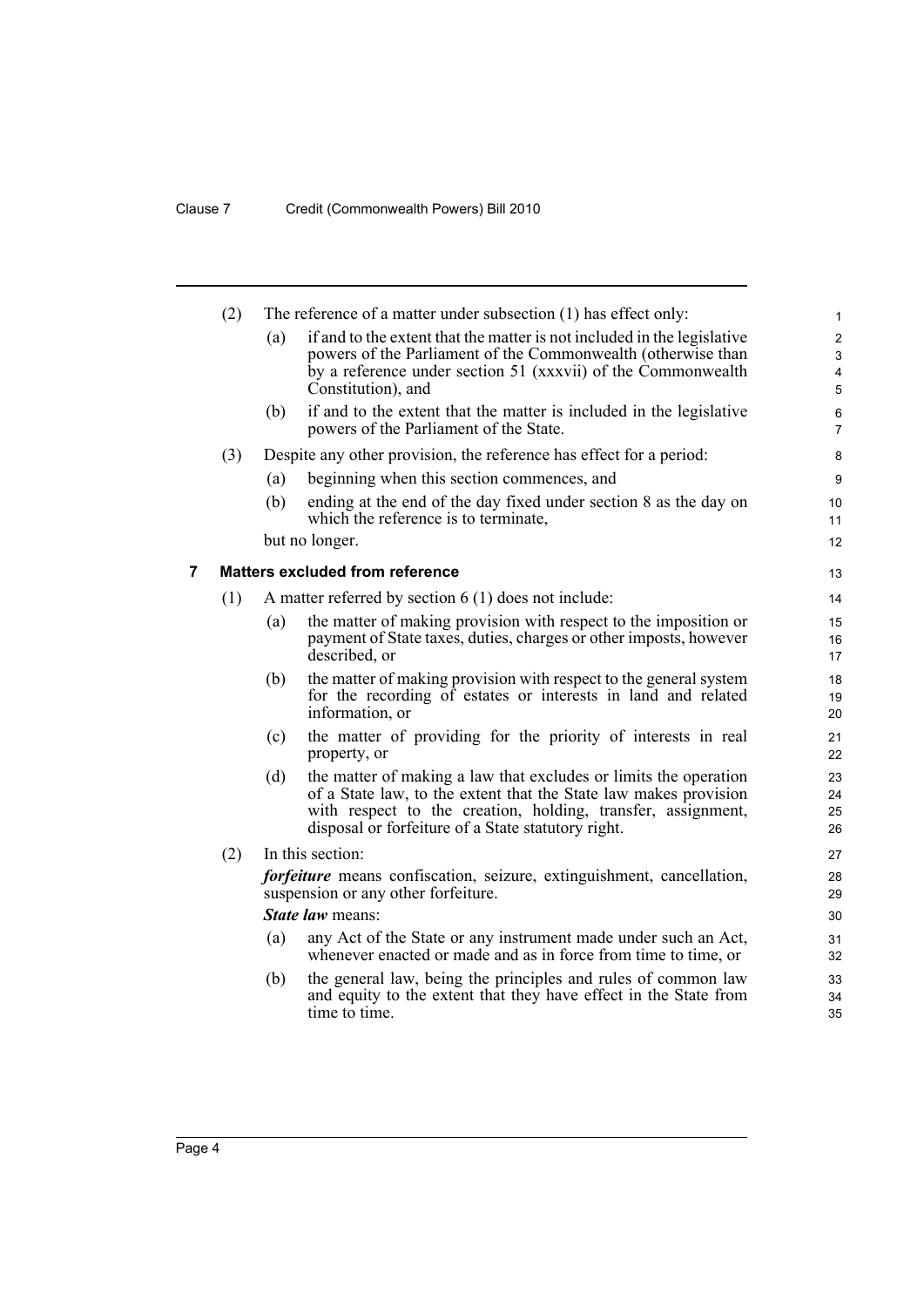<span id="page-10-1"></span><span id="page-10-0"></span>*State statutory right* means a right, entitlement or authority that is granted by or under any Act of the State or any instrument made under such an Act, whenever enacted or made and as in force from time to time, other than a right, entitlement or authority that relates to: (a) credit covered by paragraph (a) of the definition of *referred credit matter* in section 3, or (b) a consumer lease covered by paragraph (b) of that definition. **8 Termination of reference** (1) The Governor may, at any time, by proclamation published on the NSW legislation website, fix a day as the day on which the amendment reference is to terminate. (2) The Governor may, by proclamation published on the NSW legislation website, revoke a proclamation published under subsection (1), in which case the revoked proclamation is taken (for the purposes of section 6) never to have been published. (3) A revoking proclamation has effect only if published before the day fixed under subsection (1). (4) The revocation of a proclamation published under subsection (1) does not prevent publication of a further proclamation under that subsection. **9 Amendment of Commonwealth law** For the avoidance of doubt, it is the intention of the Parliament of the State that: (a) the National Credit legislation may be expressly amended, or have its operation otherwise affected, at any time after the commencement of this section by provisions of Commonwealth Acts the operation of which is based on any legislative powers that the Parliament of the Commonwealth has on account of a reference of any matters, or the adoption of the relevant version of the National Credit legislation, under section 51 (xxxvii) of the Commonwealth Constitution, and (b) the National Credit legislation may be expressly amended, or have its operation otherwise affected, at any time after the commencement of this section by provisions of Commonwealth Acts the operation of which is based on any legislative powers that the Parliament of the Commonwealth has apart from a reference of any matters, or the adoption of the relevant version of the National Credit legislation, under section 51 (xxxvii) of the Commonwealth Constitution, and 1 2 3 4 5 6 7 8 9 10 11 12 13 14 15 16 17 18 19 20 21  $22$ 23 24 25 26 27 28 29 30 31 32 33 34 35 36 37 38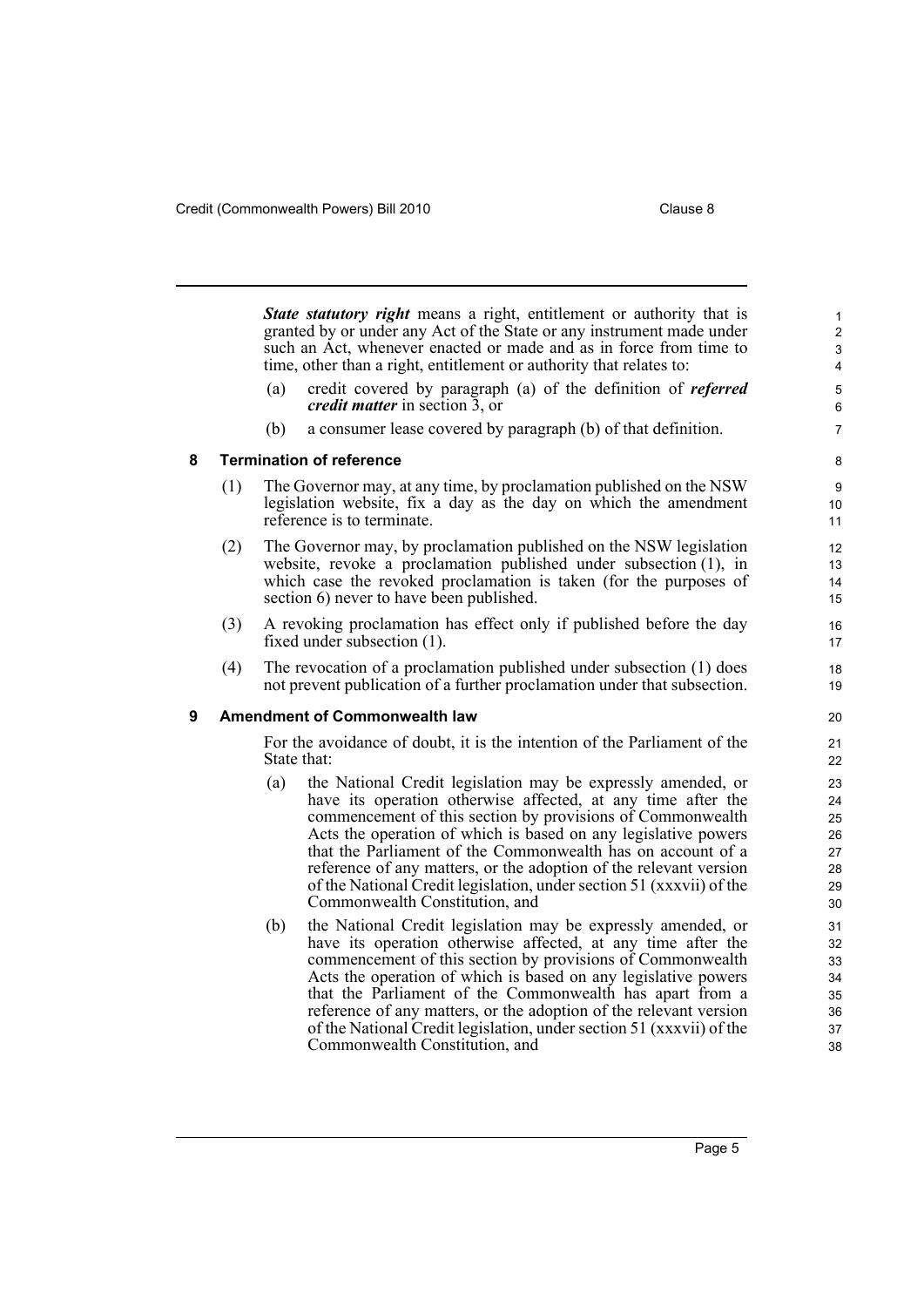<span id="page-11-0"></span>

|    |     | (c) | the National Credit legislation may have its operation affected,<br>otherwise than by express amendment, at any time by provisions<br>of Commonwealth Credit instruments.                                                                                                                 | $\mathbf{1}$<br>$\overline{c}$<br>3 |
|----|-----|-----|-------------------------------------------------------------------------------------------------------------------------------------------------------------------------------------------------------------------------------------------------------------------------------------------|-------------------------------------|
| 10 |     |     | Effect of termination of amendment reference before termination of<br>adoption of Commonwealth Acts                                                                                                                                                                                       | 4<br>5                              |
|    | (1) |     | If the amendment reference is terminated but the adoption of the<br>relevant version of the National Credit legislation is not terminated, the<br>termination of the amendment reference does not affect:                                                                                 | 6<br>$\overline{7}$<br>8            |
|    |     | (a) | laws that were made under the amendment reference (but not<br>repealed) before that termination (whether or not they have come<br>into operation before that termination), or                                                                                                             | 9<br>10<br>11                       |
|    |     | (b) | the continued operation in this State of the National Credit<br>legislation as in operation immediately before that termination or<br>as subsequently amended or affected by:                                                                                                             | 12<br>13<br>14                      |
|    |     |     | laws referred to in paragraph (a) that come into operation<br>(i)<br>after that termination, or<br>provisions referred to in section $9$ (b) or (c).<br>(i)                                                                                                                               | 15<br>16<br>17                      |
|    | (2) |     | Accordingly, the amendment reference continues to have effect for the<br>purposes of subsection (1) unless the adoption is terminated.                                                                                                                                                    | 18<br>19                            |
|    | (3) |     | Subsection (1) does not apply to or in relation to an amendment of the<br>National Credit legislation that is excluded from the operation of this<br>section by the proclamation that terminates the amendment reference.                                                                 | 20<br>21<br>22                      |
|    | (4) |     | For the purposes of subsection (1):                                                                                                                                                                                                                                                       | 23                                  |
|    |     | (a) | the laws referred to in subsection $(1)$ $(a)$ include Commonwealth<br>Credit instruments, and                                                                                                                                                                                            | 24<br>25                            |
|    |     | (b) | the reference in subsection (1) (b) to the National Credit<br>legislation as in operation immediately before the termination of<br>the amendment reference includes that legislation as affected by<br>Commonwealth Credit instruments that have come into operation<br>before that time. | 26<br>27<br>28<br>29<br>30          |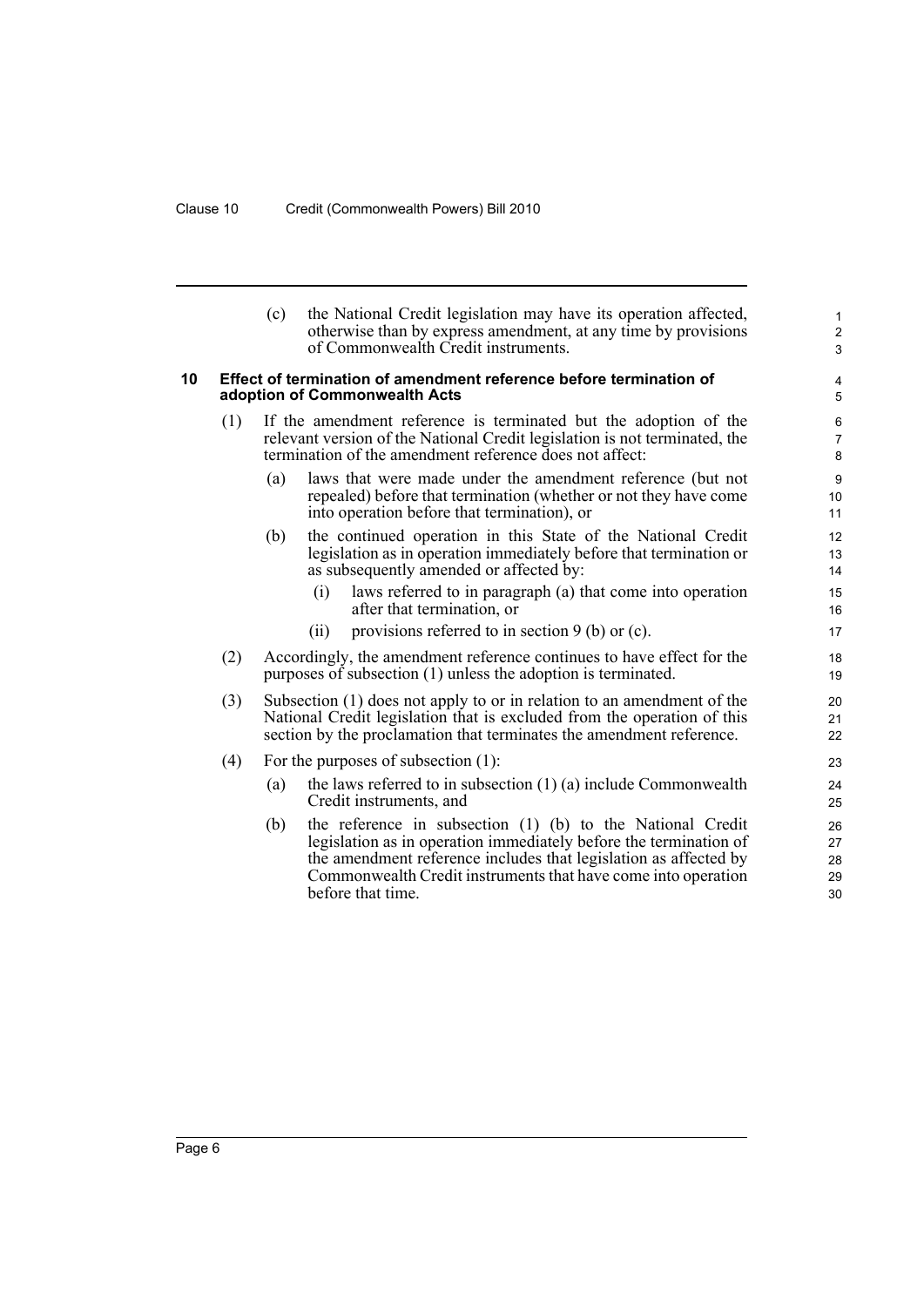Repeals Schedule 1

1

# <span id="page-12-0"></span>**Schedule 1 Repeals**

| The following Acts and Regulations are repealed:                                                                                                                | $\mathcal{P}$   |
|-----------------------------------------------------------------------------------------------------------------------------------------------------------------|-----------------|
| Consumer Credit Administration Act 1995 No 69                                                                                                                   | 3               |
| <b>Consumer Credit Administration Regulation 2002</b>                                                                                                           | $\overline{4}$  |
| Consumer Credit (New South Wales) Act 1995 No 7 (including the Consumer Credit<br>(New South Wales) Code and the Consumer Credit (New South Wales) Regulations) | 5<br>6          |
| Consumer Credit (New South Wales) Special Provisions Regulation 2007                                                                                            | 7               |
| Credit Act 1984 No 94                                                                                                                                           | 8               |
| Credit (Home Finance Contracts) Act 1984 No 97                                                                                                                  | 9               |
| Credit (Home Finance Contracts) (Savings and Transitional) Regulation 1984                                                                                      | 10 <sup>1</sup> |
| Credit (Savings and Transitional) Regulation 1984                                                                                                               | 11              |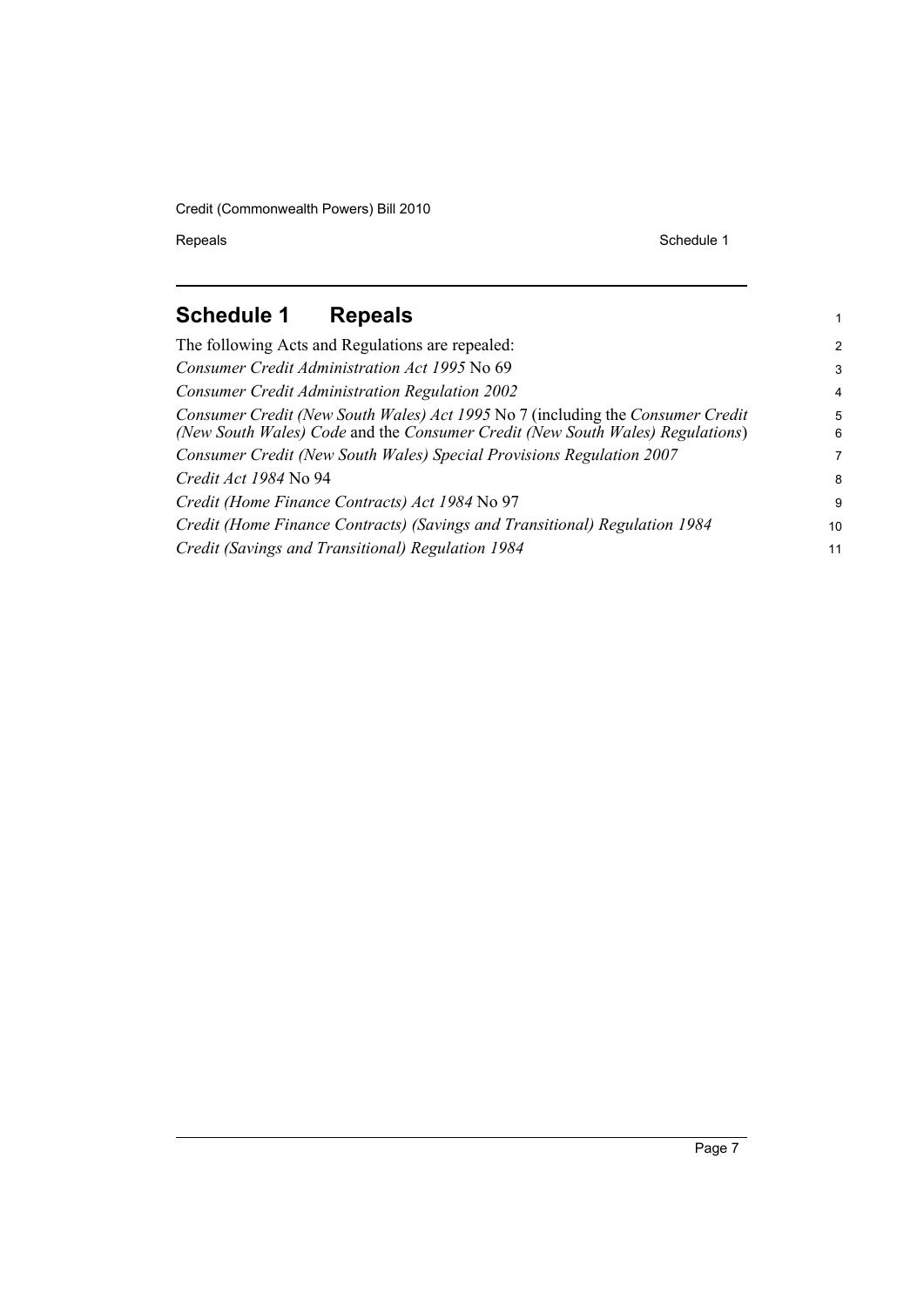### <span id="page-13-0"></span>**Schedule 2 Consequential amendment of other legislation**

1 2

| 2.1   | <b>Consumer, Trader and Tenancy Tribunal Act 2001 No 82</b>                                                                                        | 3              |  |  |
|-------|----------------------------------------------------------------------------------------------------------------------------------------------------|----------------|--|--|
| [1]   | Section 5 Establishment of Consumer, Trader and Tenancy Tribunal                                                                                   | 4              |  |  |
|       | Omit the note to section $5(2)$ . Insert instead:                                                                                                  |                |  |  |
|       | Note. The following Acts confer jurisdiction on the Tribunal:                                                                                      | 6              |  |  |
|       | Community Land Management Act 1989                                                                                                                 | $\overline{7}$ |  |  |
|       | Consumer Claims Act 1998                                                                                                                           | 8              |  |  |
|       | Fair Trading Act 1987                                                                                                                              | 9              |  |  |
|       | Holiday Parks (Long-term Casual Occupation) Act 2002                                                                                               | 10             |  |  |
|       | Home Building Act 1989                                                                                                                             | 11             |  |  |
|       | Motor Dealers Act 1974                                                                                                                             | 12             |  |  |
|       | Motor Vehicle Repairs Act 1980                                                                                                                     | 13             |  |  |
|       | Residential Parks Act 1998                                                                                                                         | 14             |  |  |
|       | <b>Residential Tenancies Act 1987</b>                                                                                                              | 15             |  |  |
|       | Retirement Villages Act 1999                                                                                                                       | 16             |  |  |
|       | Strata Schemes Management Act 1996                                                                                                                 | 17             |  |  |
|       | Travel Agents Act 1986                                                                                                                             | 18             |  |  |
|       | The Tribunal also has jurisdiction, on a transitional basis, in relation to<br>the maximum annual percentage rate for credit contracts and certain | 19<br>20       |  |  |
|       | other matters under the former consumer credit legislation within the                                                                              | 21             |  |  |
|       | meaning of Schedule 3 to the Credit (Commonwealth Powers)<br>Act 2010).                                                                            | 22<br>23       |  |  |
|       |                                                                                                                                                    |                |  |  |
| $[2]$ | <b>Section 68 Rehearings by Tribunal</b>                                                                                                           | 24             |  |  |
|       | Omit "under the Consumer Credit (New South Wales) Act 1995" from                                                                                   | 25             |  |  |
|       | section $68(13)(b)$ .                                                                                                                              | 26             |  |  |
|       | Insert instead "in respect of which the Tribunal has jurisdiction because of the                                                                   | 27             |  |  |
|       | operation of Schedule 3 to the Credit (Commonwealth Powers) Act 2010".                                                                             | 28             |  |  |
| $[3]$ | <b>Schedule 1 Divisions of the Tribunal</b>                                                                                                        | 29             |  |  |
|       | Omit clause 1 (b). Insert instead:                                                                                                                 | 30             |  |  |
|       | the <i>Commercial Division</i> , in which the Tribunal's<br>(b)                                                                                    | 31             |  |  |
|       | jurisdiction is to be exercised in respect of the following:                                                                                       | 32             |  |  |
|       | matters in respect of which the Tribunal has<br>(i)                                                                                                | 33             |  |  |
|       | jurisdiction because of the operation of Schedule 3                                                                                                | 34             |  |  |
|       | to the Credit (Commonwealth Powers) Act 2010,                                                                                                      | 35             |  |  |
|       | matters arising under the <i>Travel Agents Act 1986</i> ,<br>(ii)                                                                                  | 36             |  |  |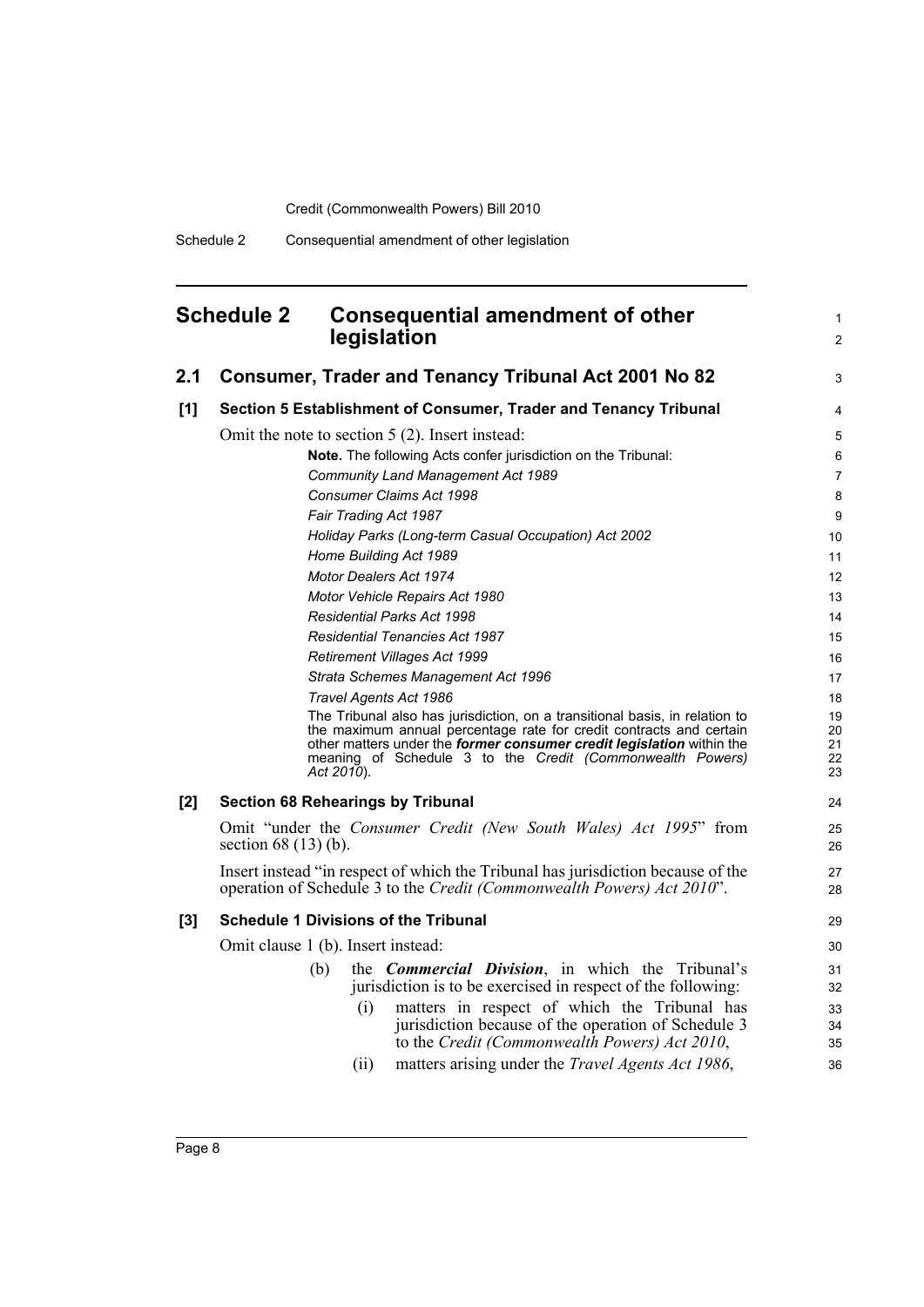Consequential amendment of other legislation Schedule 2 Schedule 2

|     |     |                           | (iii)                                    | consumer claims under the Consumer Claims<br><i>Act 1998</i> that relate to matters arising under                                                                                                                                                                                                                                                                                                                                                                                                                          |       | $\mathbf{1}$<br>2                                        |
|-----|-----|---------------------------|------------------------------------------|----------------------------------------------------------------------------------------------------------------------------------------------------------------------------------------------------------------------------------------------------------------------------------------------------------------------------------------------------------------------------------------------------------------------------------------------------------------------------------------------------------------------------|-------|----------------------------------------------------------|
|     |     |                           | Agents Act 2002,                         | section 36 of the Property, Stock and Business                                                                                                                                                                                                                                                                                                                                                                                                                                                                             |       | 3<br>4                                                   |
| 2.2 |     |                           |                                          | <b>Consumer, Trader and Tenancy Tribunal Regulation 2009</b>                                                                                                                                                                                                                                                                                                                                                                                                                                                               |       | 5                                                        |
| [1] |     |                           |                                          | Clause 45 Circumstances where reduced fee or no fee is payable                                                                                                                                                                                                                                                                                                                                                                                                                                                             |       | 6                                                        |
|     |     | Omit clause 45 (1).       |                                          |                                                                                                                                                                                                                                                                                                                                                                                                                                                                                                                            |       | $\overline{7}$                                           |
| [2] |     | Clause 45A                |                                          |                                                                                                                                                                                                                                                                                                                                                                                                                                                                                                                            |       | 8                                                        |
|     |     | Insert after clause 45:   |                                          |                                                                                                                                                                                                                                                                                                                                                                                                                                                                                                                            |       | 9                                                        |
|     | 45A |                           | (Commonwealth Powers) Act 2010           | Savings and transitional provision-amendments made by Credit                                                                                                                                                                                                                                                                                                                                                                                                                                                               |       | 10 <sup>1</sup><br>11                                    |
|     |     | (a)<br>(b)                | been repealed:<br>clause $45(1)$ ,       | The following provisions of this Regulation, as in force<br>immediately before their repeal by Schedule 2.2 [1] and [3] to the<br>Credit (Commonwealth Powers) Act 2010, continue to apply in<br>relation to applications for matters referred to in those provisions<br>(being matters in respect of which the Tribunal has jurisdiction<br>because of the operation of Schedule 3 to the Credit<br>(Commonwealth Powers) Act 2010) as if those provisions had not<br>paragraphs (a) and (b) of the matter, as set out in |       | 12<br>13<br>14<br>15<br>16<br>17<br>18<br>19<br>20<br>21 |
|     |     |                           | with in the Commercial Division.         | Schedule 2, relating to applications to have matters dealt                                                                                                                                                                                                                                                                                                                                                                                                                                                                 |       | 22<br>23                                                 |
| [3] |     | <b>Schedule 2 Fees</b>    |                                          |                                                                                                                                                                                                                                                                                                                                                                                                                                                                                                                            |       | 24                                                       |
|     |     | Commercial Division.      |                                          | Omit the matter relating to applications to have matters dealt with in the                                                                                                                                                                                                                                                                                                                                                                                                                                                 |       | 25<br>26                                                 |
|     |     | Insert instead:           |                                          |                                                                                                                                                                                                                                                                                                                                                                                                                                                                                                                            |       | 27                                                       |
|     |     |                           |                                          | Application to have a matter dealt with in the Commercial Division:                                                                                                                                                                                                                                                                                                                                                                                                                                                        |       |                                                          |
|     | (a) |                           | or if no amount is claimed or in dispute | if the amount claimed or in dispute is not more than \$10,000                                                                                                                                                                                                                                                                                                                                                                                                                                                              | \$34  |                                                          |
|     | (b) | is not more than \$30,000 |                                          | if the amount claimed or in dispute is more than \$10,000 but                                                                                                                                                                                                                                                                                                                                                                                                                                                              | \$70  |                                                          |
|     | (c) |                           |                                          | if the amount claimed or in dispute is more than \$30,000                                                                                                                                                                                                                                                                                                                                                                                                                                                                  | \$183 |                                                          |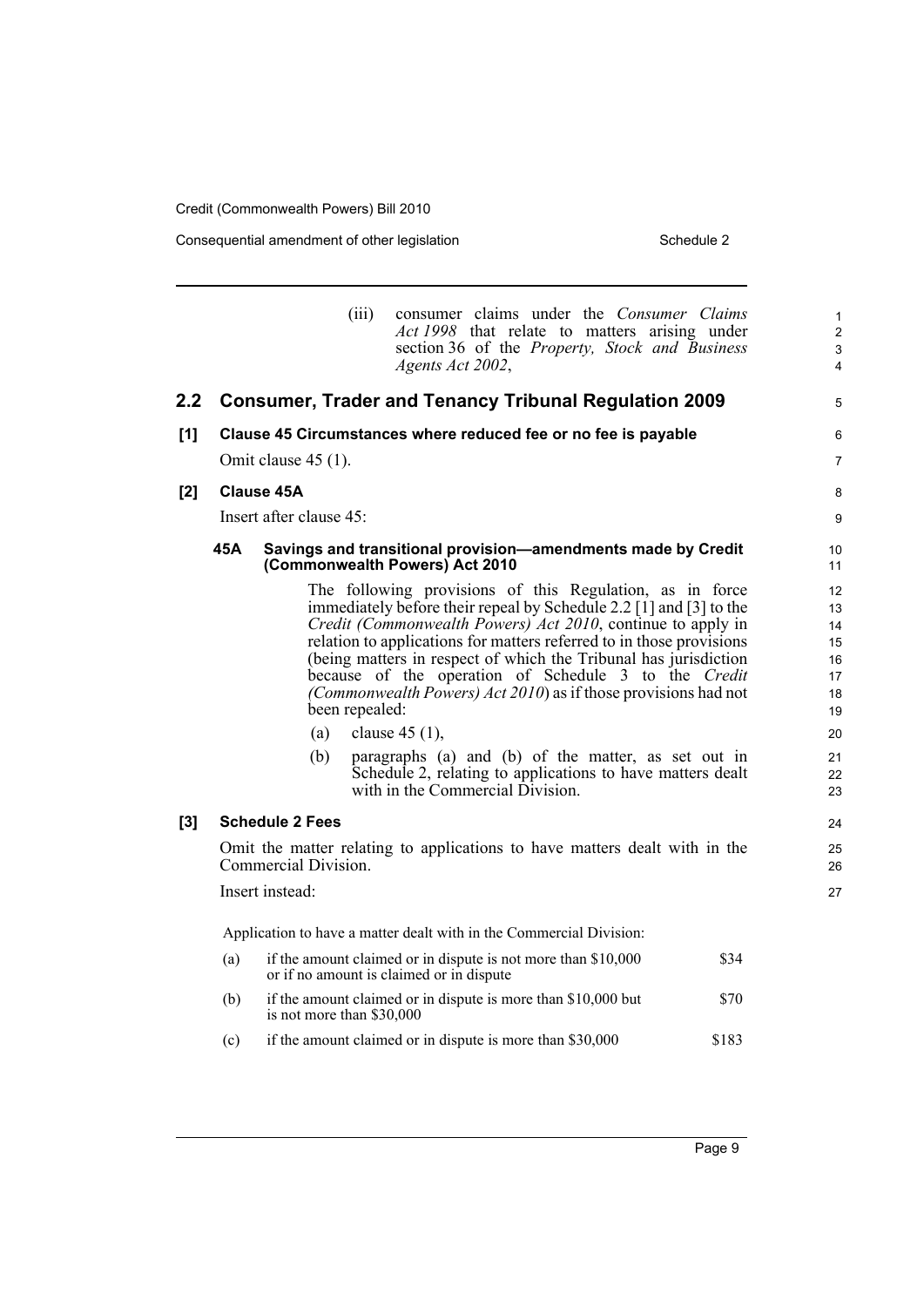| 2.3   | <b>Conveyancers Licensing Regulation 2006</b>                                                                                                                                                                     | $\mathbf{1}$          |
|-------|-------------------------------------------------------------------------------------------------------------------------------------------------------------------------------------------------------------------|-----------------------|
| [1]   | <b>Schedule 3 Rules of conduct</b>                                                                                                                                                                                | $\overline{2}$        |
|       | Omit "Consumer Credit (New South Wales) Code" from clause 23 (2) (d)<br>and $(4)$ (f) wherever occurring.                                                                                                         | 3<br>4                |
|       | Insert instead "National Credit Code".                                                                                                                                                                            | 5                     |
| $[2]$ | <b>Schedule 3</b>                                                                                                                                                                                                 | 6                     |
|       | Insert after clause $23(6)$ :                                                                                                                                                                                     | $\overline{7}$        |
|       | In this clause:<br>(7)                                                                                                                                                                                            | 8                     |
|       | <b>National Credit Code</b> means the National Credit Code as set out                                                                                                                                             | 9                     |
|       | in Schedule 1 to the National Consumer Credit Protection Act<br>2009 of the Commonwealth.                                                                                                                         | 10 <sup>°</sup><br>11 |
|       |                                                                                                                                                                                                                   |                       |
| 2.4   | Duties Act 1997 No 123                                                                                                                                                                                            | 12                    |
| [1]   | Section 223 Mortgages associated with certain credit contracts                                                                                                                                                    | 13                    |
|       | Omit "consumer" from section 223 $(1)$ – $(3)$ wherever occurring.                                                                                                                                                | 14                    |
| [2]   | <b>Section 223 (5)</b>                                                                                                                                                                                            | 15                    |
|       | Omit the subsection. Insert instead:                                                                                                                                                                              | 16                    |
|       | (5)<br>In this section:                                                                                                                                                                                           | 17                    |
|       | <i>credit contract</i> means a credit contract within the meaning of the                                                                                                                                          | 18                    |
|       | National Credit Code as set out in Schedule 1 to the National<br>Consumer Credit Protection Act 2009 of the Commonwealth.                                                                                         | 19<br>20              |
| 2.5   | <b>Fair Trading Regulation 2007</b>                                                                                                                                                                               | 21                    |
|       |                                                                                                                                                                                                                   |                       |
| [1]   | <b>Clause 6 Exceptions</b>                                                                                                                                                                                        | 22                    |
|       | Omit "a credit sale contract (within the meaning of the Credit Act 1984) or a<br>credit contract (within the meaning of the <i>Consumer Credit (New South</i><br><i>Wales</i> ) <i>Code</i> )" from clause 6 (b). | 23<br>24<br>25        |
|       | Insert instead "a credit contract (within the meaning of the National Credit                                                                                                                                      | 26                    |
|       | Code as set out in Schedule 1 to the National Consumer Credit Protection Act                                                                                                                                      | 27                    |
|       | 2009 of the Commonwealth)".                                                                                                                                                                                       | 28                    |
|       |                                                                                                                                                                                                                   |                       |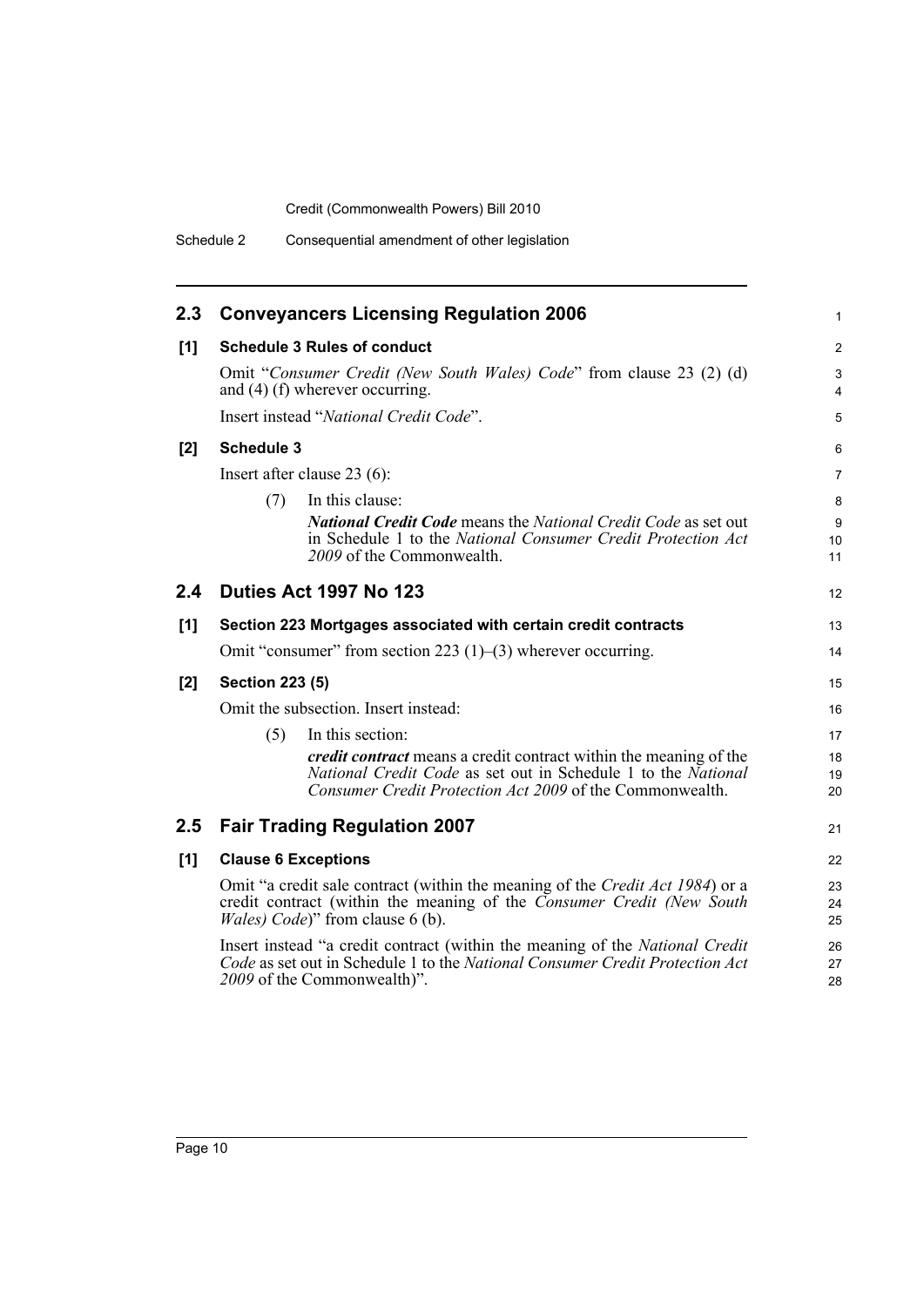Consequential amendment of other legislation Schedule 2 Schedule 2

| [2] | provisions            | <b>Clause 105 Partial exclusion of certain contracts from direct commerce</b>                                                                                                                         | 1<br>$\overline{2}$      |
|-----|-----------------------|-------------------------------------------------------------------------------------------------------------------------------------------------------------------------------------------------------|--------------------------|
|     |                       | Omit clause 105 (2). Insert instead:                                                                                                                                                                  | 3                        |
|     | (2)                   | In this clause:                                                                                                                                                                                       | 4                        |
|     |                       | <i>credit contract</i> means a credit contract within the meaning of the<br>National Credit Code as set out in Schedule 1 to the National<br>Consumer Credit Protection Act 2009 of the Commonwealth. | 5<br>6<br>$\overline{7}$ |
| 2.6 |                       | Farm Debt Mediation Act 1994 No 91                                                                                                                                                                    | 8                        |
|     |                       | <b>Section 7 Relationship with other Acts</b>                                                                                                                                                         | 9                        |
|     | Omit section $7(3)$ . |                                                                                                                                                                                                       | 10                       |
| 2.7 |                       | Interpretation Act 1987 No 15                                                                                                                                                                         | 11                       |
|     |                       | Section 21 Meanings of commonly used words and expressions                                                                                                                                            | 12                       |
|     |                       | Omit the definitions of Consumer Credit (New South Wales) Code and<br><b>Consumer Credit (New South Wales) Regulations</b> from section 21 (1).                                                       | 13<br>14                 |
| 2.8 | <b>No 103</b>         | Law Enforcement (Powers and Responsibilities) Act 2002                                                                                                                                                | 15<br>16                 |
|     |                       | Schedule 2 Search warrants under other Acts                                                                                                                                                           | 17                       |
|     |                       | Omit the matter relating to the Consumer Credit Administration Act 1995.                                                                                                                              | 18                       |
| 2.9 |                       | <b>Legal Profession Regulation 2005</b>                                                                                                                                                               | 19                       |
|     |                       | <b>Clause 150 Loan applications</b>                                                                                                                                                                   | 20                       |
|     |                       | Omit "Consumer Credit (New South Wales) Code" from clause 150 (1).                                                                                                                                    | 21                       |
|     |                       | Insert instead "National Credit Code as set out in Schedule 1 to the National<br>Consumer Credit Protection Act 2009 of the Commonwealth".                                                            | 22<br>23                 |
|     |                       | 2.10 Local Government Act 1993 No 30                                                                                                                                                                  | 24                       |
|     |                       | <b>Section 651B Immobilisation of vehicles</b>                                                                                                                                                        | 25                       |
|     |                       | Omit "(within the meaning of the Consumer Credit (New South Wales) Code)"<br>from section $651B(2)$ (c).                                                                                              | 26<br>27                 |
|     | Commonwealth)".       | Insert instead "(within the meaning of the <i>National Credit Code</i> as set out in<br>Schedule 1 to the National Consumer Credit Protection Act 2009 of the                                         | 28<br>29<br>30           |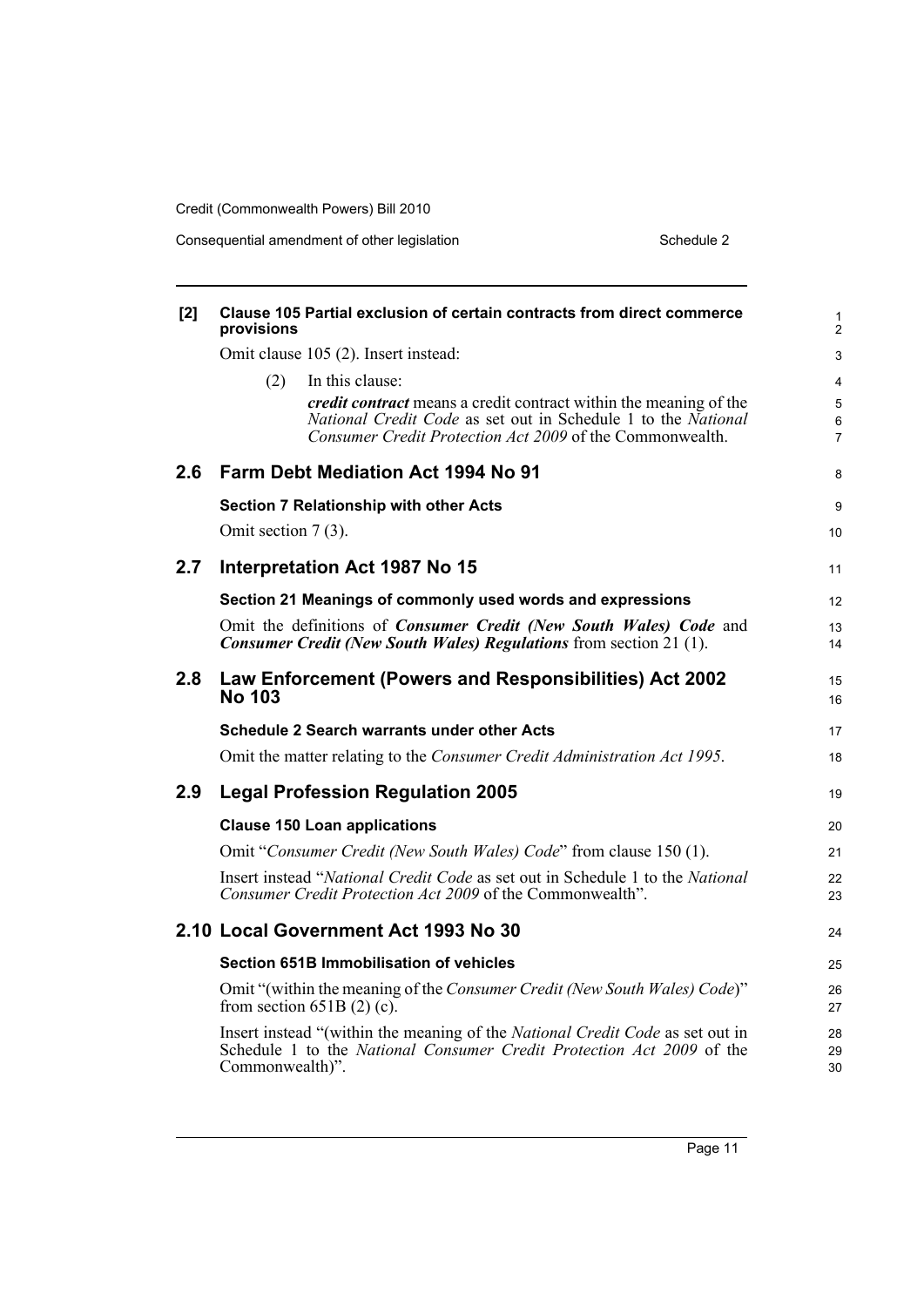|     |     | 2.11 Motor Dealers Act 1974 No 52                                                                                                                                                                                                                                                                                                                                   | 1                              |
|-----|-----|---------------------------------------------------------------------------------------------------------------------------------------------------------------------------------------------------------------------------------------------------------------------------------------------------------------------------------------------------------------------|--------------------------------|
| [1] |     | <b>Section 29CA Cooling off period</b>                                                                                                                                                                                                                                                                                                                              | 2                              |
|     |     | Omit "Consumer Credit (New South Wales) Code" from section 29CA (1).                                                                                                                                                                                                                                                                                                | 3                              |
|     |     | Insert instead "National Credit Code as set out in Schedule 1 to the National<br>Consumer Credit Protection Act 2009 of the Commonwealth".                                                                                                                                                                                                                          | $\overline{4}$<br>5            |
| [2] |     | <b>Section 29CC Consequences of termination</b>                                                                                                                                                                                                                                                                                                                     | 6                              |
|     |     | Omit section 29CC (5). Insert instead:                                                                                                                                                                                                                                                                                                                              | $\overline{7}$                 |
|     | (5) | On termination of a contract under section 29CA, any tied loan<br>contract (within the meaning of the National Credit Code as set<br>out in Schedule 1 to the National Consumer Credit Protection<br><i>Act 2009</i> of the Commonwealth) is terminated. The regulations<br>may make provision for or with respect to the termination of the<br>tied loan contract. | 8<br>9<br>10<br>11<br>12<br>13 |
|     |     | 2.12 Motor Dealers Regulation 2004                                                                                                                                                                                                                                                                                                                                  | 14                             |
|     |     | Clause 57 Protection of interest of third party                                                                                                                                                                                                                                                                                                                     | 15                             |
|     |     | Omit "Consumer Credit (New South Wales) Code" from clause 57 (2).                                                                                                                                                                                                                                                                                                   | 16                             |
|     |     | Insert instead "National Credit Code as set out in Schedule 1 to the National<br>Consumer Credit Protection Act 2009 of the Commonwealth".                                                                                                                                                                                                                          | 17<br>18                       |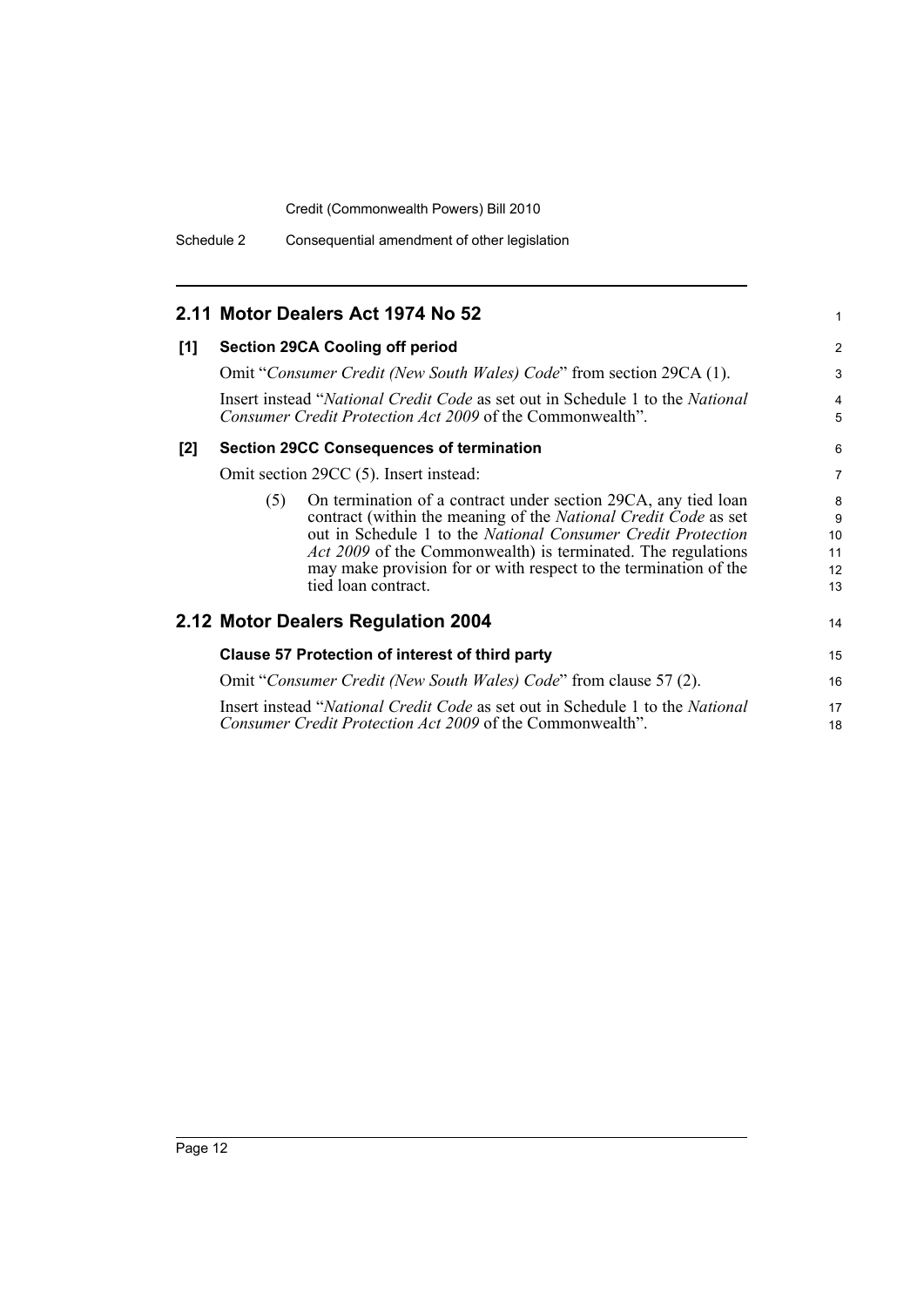Savings, transitional and other provisions Schedule 3 Schedule 3

<span id="page-18-0"></span>

| <b>Schedule 3</b> |                    | Savings, transitional and other<br>provisions                                                                                                                                                                                                                                                                                 | 1<br>2                     |
|-------------------|--------------------|-------------------------------------------------------------------------------------------------------------------------------------------------------------------------------------------------------------------------------------------------------------------------------------------------------------------------------|----------------------------|
| Part 1            |                    | <b>General</b>                                                                                                                                                                                                                                                                                                                | 3                          |
| 1                 | <b>Definitions</b> |                                                                                                                                                                                                                                                                                                                               | 4                          |
|                   |                    | In this Schedule:                                                                                                                                                                                                                                                                                                             | 5                          |
|                   |                    | <b>ASIC</b> means the Australian Securities and Investments Commission.                                                                                                                                                                                                                                                       | 6                          |
|                   |                    | <i>former consumer credit legislation</i> means any of the following (as in<br>force immediately before its repeal by Schedule 1 to this Act):                                                                                                                                                                                | 7<br>8                     |
|                   | (a)                | the Consumer Credit (New South Wales) Act 1995 (including the<br>Consumer Credit (New South Wales) Code and the Consumer<br>Credit (New South Wales) Regulations),                                                                                                                                                            | 9<br>10<br>11              |
|                   | (b)                | the Consumer Credit Administration Act 1995,                                                                                                                                                                                                                                                                                  | 12                         |
|                   | (c)                | the Consumer Credit Administration Regulation 2002,                                                                                                                                                                                                                                                                           | 13                         |
|                   | (d)                | the Consumer Credit (New South Wales) Special Provisions<br>Regulation 2007.                                                                                                                                                                                                                                                  | 14<br>15                   |
|                   | matters.           | Note. This definition is relevant for the carrying forward of certain provisions<br>(including investigation and enforcement powers) for the purposes of the<br>application in NSW, on a transitional basis, of a maximum annual percentage<br>rate for credit contracts, the regulation of finance broking and certain other | 16<br>17<br>18<br>19<br>20 |
|                   |                    | <b>National Credit Code</b> means the National Credit Code as set out in<br>Schedule 1 to the National Consumer Credit Protection Act 2009 of the<br>Commonwealth.                                                                                                                                                            | 21<br>22<br>23             |
|                   |                    | <b>National Credit legislation means:</b>                                                                                                                                                                                                                                                                                     | 24                         |
|                   | (a)                | the National Consumer Credit Protection Act 2009 of the<br>Commonwealth, and                                                                                                                                                                                                                                                  | 25<br>26                   |
|                   | (b)                | the National Consumer Credit Protection (Transitional and<br>Consequential Provisions) Act 2009 of the Commonwealth.                                                                                                                                                                                                          | 27<br>28                   |
|                   |                    | <i>pre-Credit Code legislation</i> means any of the following (as in force<br>immediately before its repeal by Schedule 1 to this Act):                                                                                                                                                                                       | 29<br>30                   |
|                   | (a)                | the Credit Act 1984,                                                                                                                                                                                                                                                                                                          | 31                         |
|                   | (b)                | the Credit (Home Finance Contracts) Act 1984,                                                                                                                                                                                                                                                                                 | 32                         |
|                   | (c)                | the Credit (Savings and Transitional) Regulation 1984,                                                                                                                                                                                                                                                                        | 33                         |
|                   | (d)                | the Credit (Home Finance Contracts) (Savings and Transitional)<br>Regulation 1984.                                                                                                                                                                                                                                            | 34<br>35                   |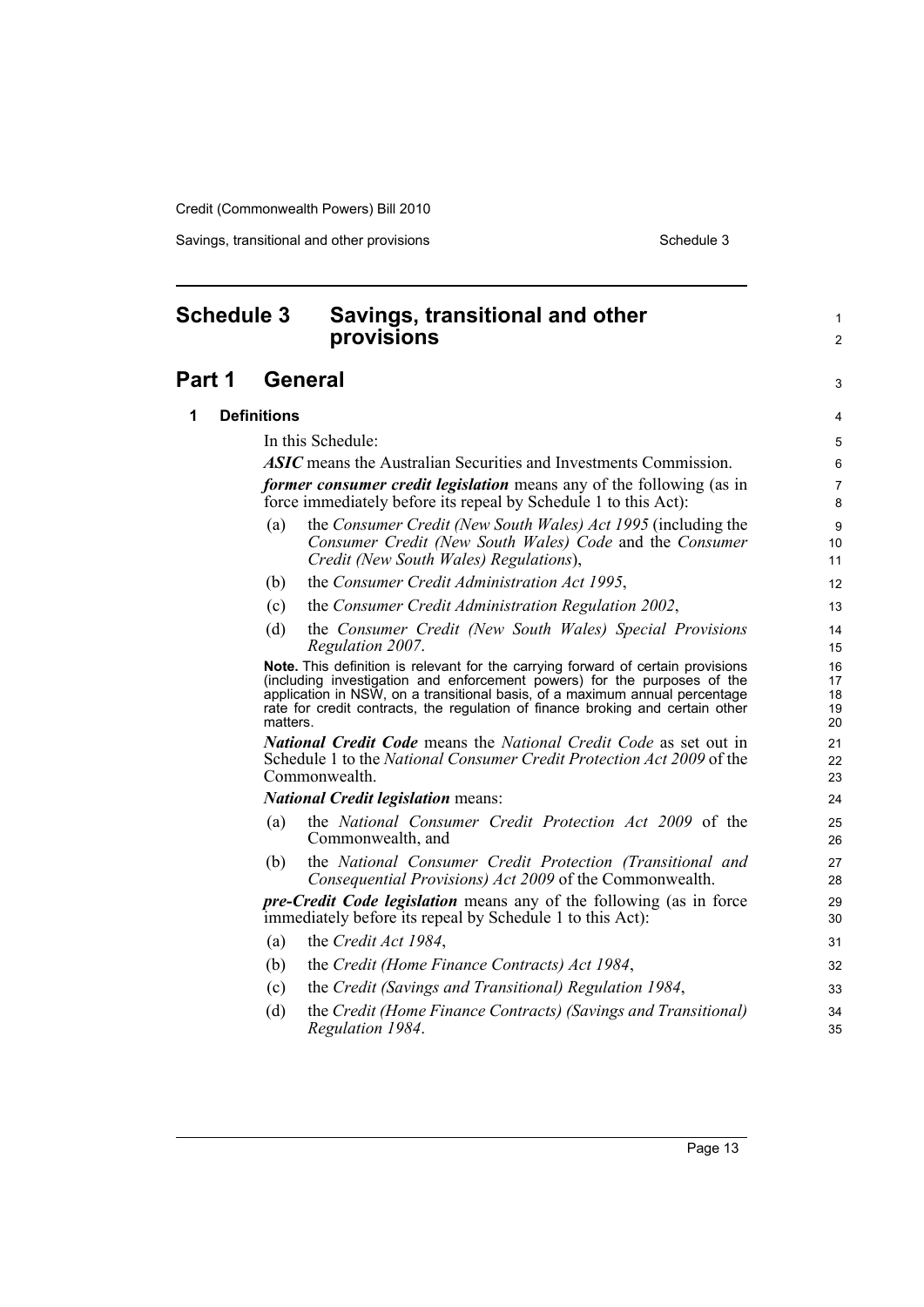Schedule 3 Savings, transitional and other provisions

## **2 Regulations**

| (1) | The Governor may make regulations containing provisions of a savings                                                                                                                                                                                                           |
|-----|--------------------------------------------------------------------------------------------------------------------------------------------------------------------------------------------------------------------------------------------------------------------------------|
|     | or transitional nature consequent on:                                                                                                                                                                                                                                          |
|     | $\ell$ and $\ell$ and $\ell$ and $\ell$ and $\ell$ and $\ell$ and $\ell$ and $\ell$ and $\ell$ and $\ell$ and $\ell$ and $\ell$ and $\ell$ and $\ell$ and $\ell$ and $\ell$ and $\ell$ and $\ell$ and $\ell$ and $\ell$ and $\ell$ and $\ell$ and $\ell$ and $\ell$ and $\ell$ |

22 23

- (a) the enactment of this Act, or
- (b) the transition from the application of the provisions of the former consumer credit legislation to the application of the provisions of the National Credit legislation.
- (2) If such a regulation so provides, it has effect despite any other provision of this Schedule.
- (3) A provision of a regulation made under this clause may, if the regulations so provide, take effect from the date of assent to the Act concerned or a later date.
- (4) To the extent to which any such provision takes effect from a date that is earlier than the date of its publication on the NSW legislation website, the provision does not operate so as:
	- (a) to affect, in a manner prejudicial to any person (other than the State or an authority of the State), the rights of that person existing before the date of its publication, or
	- (b) to impose liabilities on any person (other than the State or an authority of the State) in respect of anything done or omitted to be done before the date of its publication.

### **Part 2 Provisions consequent on enactment of this Act**

### **Division 1 Financial counselling trust fund**

- **3 Continuation of fund**
	- (1) The financial counselling trust fund established in accordance with the regulations under the *Credit Act 1984* (as in force immediately before its repeal by Schedule 1 to this Act) is continued. **Note.** The trust fund was established by a trust deed executed on 6 August 1993 by the Minister for Consumer Affairs. A copy of the trust deed is available for inspection on the Department's website.
	- (2) Any money in the trust fund is to be applied for the following purposes:
		- (a) the provision of funding to community based non-profit organisations that operate in New South Wales to provide financial counselling or train persons in financial counselling,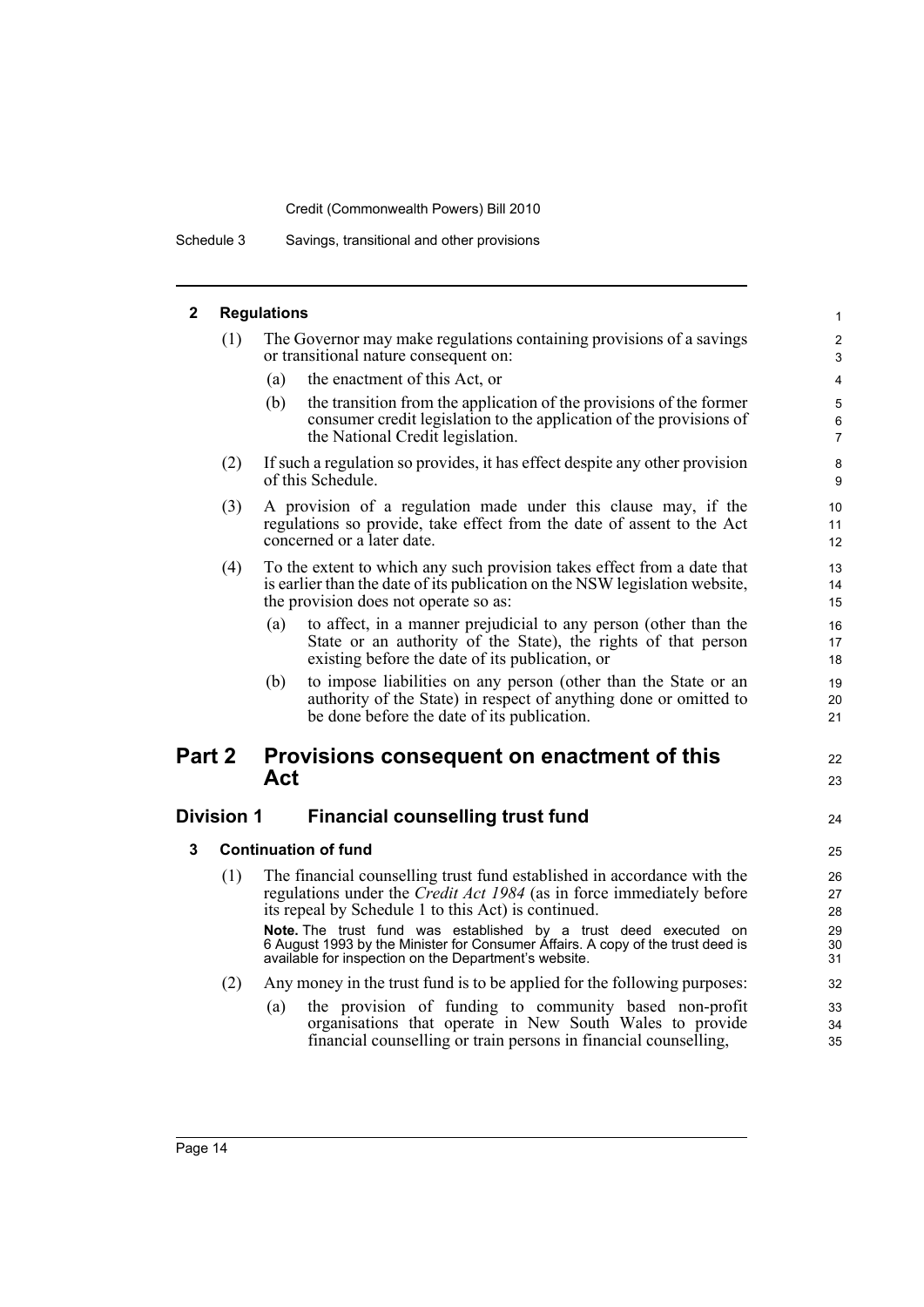Savings, transitional and other provisions Schedule 3 Schedule 3

|                   |     | (b)       | the provision of funding to non-profit organisations that operate<br>within New South Wales which, or persons who, satisfy the<br>trustees of the fund that they can educate the public of New South<br>Wales in any matter related to the management of personal<br>finances. | $\mathbf{1}$<br>2<br>3<br>4<br>$\overline{5}$ |
|-------------------|-----|-----------|--------------------------------------------------------------------------------------------------------------------------------------------------------------------------------------------------------------------------------------------------------------------------------|-----------------------------------------------|
| <b>Division 2</b> |     |           | Maximum annual percentage rate for new credit<br>contracts                                                                                                                                                                                                                     | 6<br>$\overline{7}$                           |
| 4                 |     |           | Definition and application of Division                                                                                                                                                                                                                                         | 8                                             |
|                   | (1) |           | In this Division, annual percentage rate, associated, continuing credit<br>contract, credit contract, credit fees and charges, credit provider and<br><i>debtor</i> have the same meanings as in the National Credit Code.                                                     | 9<br>10<br>11                                 |
|                   | (2) |           | This Division applies in relation to credit contracts entered into on or<br>after the commencement of this Division.                                                                                                                                                           | 12<br>13                                      |
| 5                 |     |           | Credit contracts must not exceed maximum annual percentage rate                                                                                                                                                                                                                | 14                                            |
|                   | (1) |           | <b>Offence provision</b>                                                                                                                                                                                                                                                       | 15                                            |
|                   |     | clause 7. | A credit provider must not enter into a credit contract if the annual<br>percentage rate in respect of the credit contract exceeds 48% (the<br><i>maximum annual percentage rate</i> ) as calculated in accordance with                                                        | 16<br>17<br>18<br>19                          |
|                   |     |           | Maximum penalty: 100 penalty units.                                                                                                                                                                                                                                            | 20                                            |
|                   | (2) |           | <b>Civil effect</b>                                                                                                                                                                                                                                                            | 21                                            |
|                   |     |           | Any provision of a credit contract that imposes an annual percentage<br>rate that exceeds the maximum annual percentage rate is void to the<br>extent that it does so.                                                                                                         | 22<br>23<br>24                                |
|                   | (3) | a debt.   | If an amount prohibited by subclause (1) is paid, it may be recovered as                                                                                                                                                                                                       | 25<br>26                                      |
|                   | (4) |           | Interest charges and all credit fees and charges imposed or provided for<br>under a credit contract are to be included in calculating the maximum<br>annual percentage rate under the contract.                                                                                | 27<br>28<br>29                                |
|                   | (5) |           | For the purposes of subclause (4), credit fees and charges imposed or<br>provided for under a credit contract are taken to include the following,<br>whether or not payable under the contract:                                                                                | 30<br>31<br>32                                |
|                   |     | (a)       | a fee or charge payable by the debtor to any person for an<br>introduction to the credit provider,                                                                                                                                                                             | 33<br>34                                      |
|                   |     | (b)       | a fee or charge payable by the debtor to any person for any<br>service if the person has been introduced to the debtor by the<br>credit provider,                                                                                                                              | 35<br>36<br>37                                |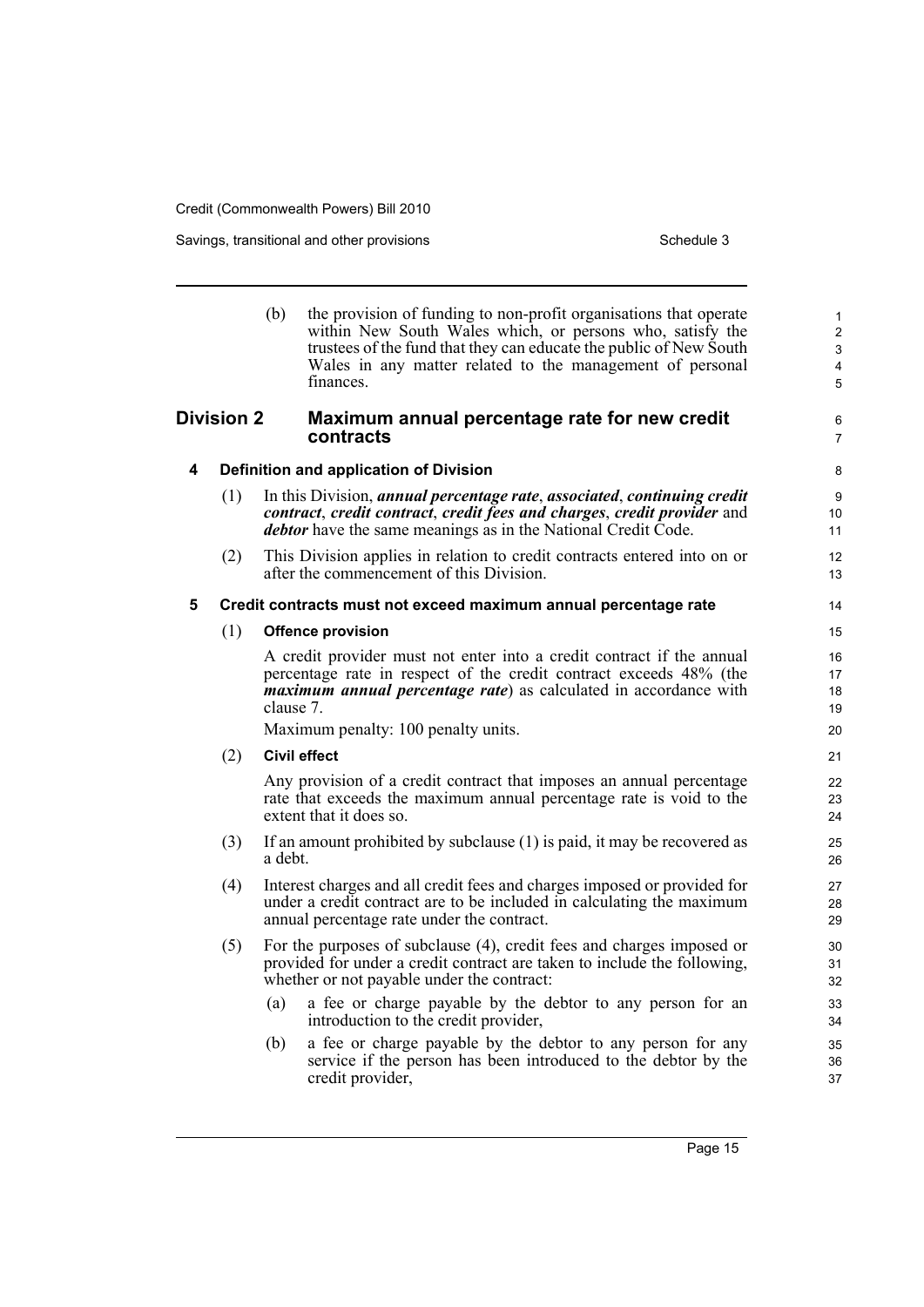Schedule 3 Savings, transitional and other provisions

|   |     | (c)                                                                                                                                                                                                                                                                    | a fee or other charge payable by the debtor to the credit provider<br>for any service relating to the provision of credit, other than a<br>service referred to in paragraph (b).                                                                          | 1<br>$\overline{c}$<br>3      |
|---|-----|------------------------------------------------------------------------------------------------------------------------------------------------------------------------------------------------------------------------------------------------------------------------|-----------------------------------------------------------------------------------------------------------------------------------------------------------------------------------------------------------------------------------------------------------|-------------------------------|
|   | (6) |                                                                                                                                                                                                                                                                        | For the purposes of subclause $(5)$ (a) and (b), it does not matter whether<br>or not there is an association between the person and the credit provider.                                                                                                 | 4<br>5                        |
|   | (7) | Despite subclause (4), any credit fees or charges arising from the<br>establishment or maintenance of a temporary credit facility are not<br>required to be included for the purposes of calculating the maximum<br>annual percentage rate if:                         |                                                                                                                                                                                                                                                           | 6<br>$\overline{7}$<br>8<br>9 |
|   |     | (a)                                                                                                                                                                                                                                                                    | the credit provider is an authorised deposit-taking institution, and                                                                                                                                                                                      | 10                            |
|   |     | (b)                                                                                                                                                                                                                                                                    | the debtor has or had an existing credit contract or debit account<br>with the authorised deposit-taking institution at the time the<br>temporary credit facility is or was established, and                                                              | 11<br>12<br>13                |
|   |     | (c)                                                                                                                                                                                                                                                                    | the temporary credit facility is related to the existing credit<br>contract or debit account.                                                                                                                                                             | 14<br>15                      |
|   | (8) |                                                                                                                                                                                                                                                                        | For the purposes of subclause (7), a <i>temporary credit facility</i> includes,<br>but is not limited to, an overdraft facility and a short term extension of<br>the total amount of credit available under an existing credit contract.                  | 16<br>17<br>18                |
| 6 |     |                                                                                                                                                                                                                                                                        | Enforcement of maximum annual percentage rate                                                                                                                                                                                                             | 19                            |
|   | (1) |                                                                                                                                                                                                                                                                        | The provisions of the former consumer credit legislation that:                                                                                                                                                                                            | 20                            |
|   |     | (a)                                                                                                                                                                                                                                                                    | confer jurisdiction on the Consumer, Trader and Tenancy<br>Tribunal, or on a State court, with respect to the contravention of<br>an obligation involving the maximum annual percentage rate<br>imposed under the former consumer credit legislation, and | 21<br>22<br>23<br>24          |
|   |     | (b)                                                                                                                                                                                                                                                                    | relate to the enforcement of that rate,                                                                                                                                                                                                                   | 25                            |
|   |     |                                                                                                                                                                                                                                                                        | apply, despite the repeal of those provisions by Schedule 1 to this Act,<br>to and in respect of the maximum annual percentage rate imposed under<br>this Division with such modifications as are necessary.                                              | 26<br>27<br>28                |
|   | (2) | For the purposes of subclause $(1)$ , the provisions of the former<br>consumer credit legislation that relate to the enforcement of the<br>maximum annual percentage rate under that legislation include, without<br>limitation, provisions relating to the following: |                                                                                                                                                                                                                                                           | 29<br>30<br>31<br>32          |
|   |     | (a)                                                                                                                                                                                                                                                                    | powers of investigation (including for supervisory purposes),                                                                                                                                                                                             | 33                            |
|   |     | (b)                                                                                                                                                                                                                                                                    | the bringing of any proceedings, or the taking of any other action,<br>with respect to that rate,                                                                                                                                                         | 34<br>35                      |
|   |     | (c)                                                                                                                                                                                                                                                                    | the imposition of a civil penalty for contravening an obligation<br>involving that rate.                                                                                                                                                                  | 36<br>37                      |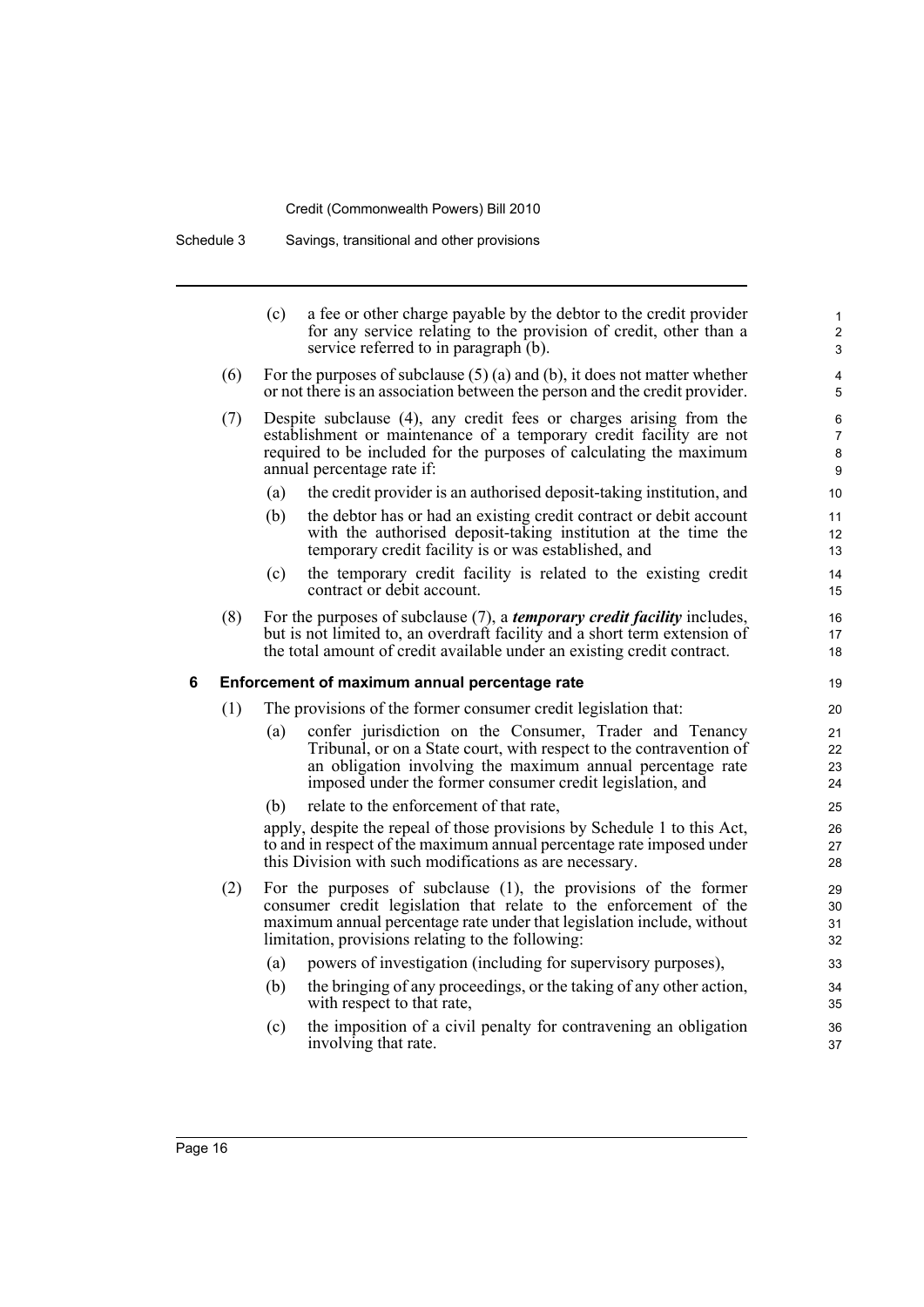Savings, transitional and other provisions Schedule 3 and Schedule 3

### **7 Calculation of maximum annual percentage rate**

- (1) For the purposes of calculating the maximum annual percentage rate under a credit contract to which this Division applies, the rate must be calculated as a nominal rate per annum, together with the compounding frequency, in accordance with this clause.
- (2) The maximum annual percentage rate is given by the following formula:

$$
i = nr100\%
$$

where:

*n* is the number of repayments per annum to be made under the credit contract annualised, except that:

- (a) if repayments are to be made weekly or fortnightly—n is to be 52.18 or 26.09, respectively, and
- (b) if the contract does not provide for a constant interval between repayments—n is to be derived from the interval selected for the purposes of the definition of *j* mentioned below.

*r* is the solution of the following:

$$
\sum_{j=0}^{t} \frac{A_j}{(1+r)^j} = \sum_{j=0}^{t} \frac{R_j + C_j}{(1+r)^j}
$$

where:

*j* is the time, measured as a multiple (not necessarily integral) of the interval between contractual repayments that will have elapsed since the first amount of credit is provided under the credit contract, except that if the contract does not provide for a constant interval between repayments an interval of any kind is to be selected by the credit provider as the unit of time.

*t* is the time, measured as a multiple of the interval between contractual repayments (or other interval so selected), that will elapse between the time when the first amount of credit is provided and the time when the last repayment is to be made under the contract.

*Aj* is the amount of credit to be provided under the contract at time j (the value of j for the provision of the first amount of credit is taken to be zero).

 $R_j$  is the repayment to be made at time j.

 $C_j$  is the fee or charge (if any) payable by the debtor at time j (j is taken to be zero for any such fee or charge payable before the time of the first amount of credit provided) in addition to the repayments Rj, being a

16

15

17 18 19

 $20$ 30

> 32 33 34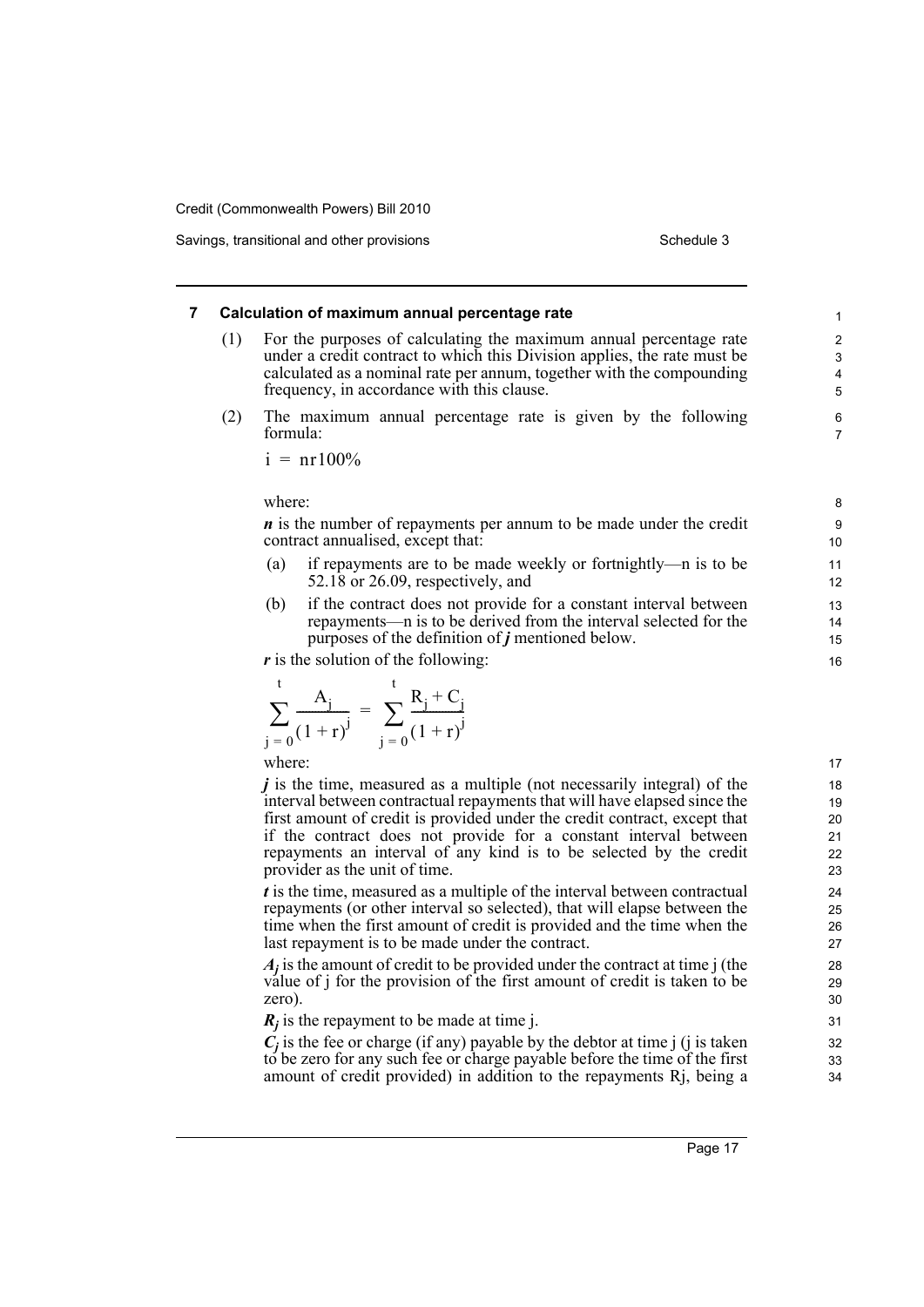Schedule 3 Savings, transitional and other provisions

credit fee or charge that is ascertainable when the annual percentage rate is calculated.

- (3) The maximum annual percentage rate must be correct to at least the nearest one hundredth of 1% per annum.
- (4) In the application of the above formulae, reasonable approximations may be made if it would be impractical or unreasonably onerous to make a precise calculation.
- (5) The tolerances that would apply under section 181 of the National Credit Code in relation to the calculation of an amount of interest for the purposes of that Code are taken to apply in relation to the calculation of the maximum annual percentage rate for the purposes of this Division.
- (6) If the credit contract is a continuing credit contract, the following assumptions also apply to the calculation of the maximum annual percentage rate:
	- (a) that the debtor has drawn down the maximum amount of credit that the credit provider has agreed to provide under the contract,
	- (b) that the debtor will pay the minimum repayments specified in the contract,
	- (c) if credit is provided in respect of payment by the credit provider to a third person in relation to goods or services or cash supplied by that third person to the debtor from time to time—that the debtor will not be supplied with any further goods or services or cash,
	- (d) if credit is provided in respect of cash supplied by the credit provider to the debtor from time to time—that the debtor will not be supplied with any further cash.

#### (7) For the purposes of the maximum annual percentage rate:

- (a) the amount of credit is to be the amount (or the maximum amount) required by the debtor, and
- (b) the term for which credit is provided is to be the term (or the maximum term) required by the debtor.

#### **8 Repeal of Division**

This Division is repealed at the end of the period of 12 months following the commencement of this Division.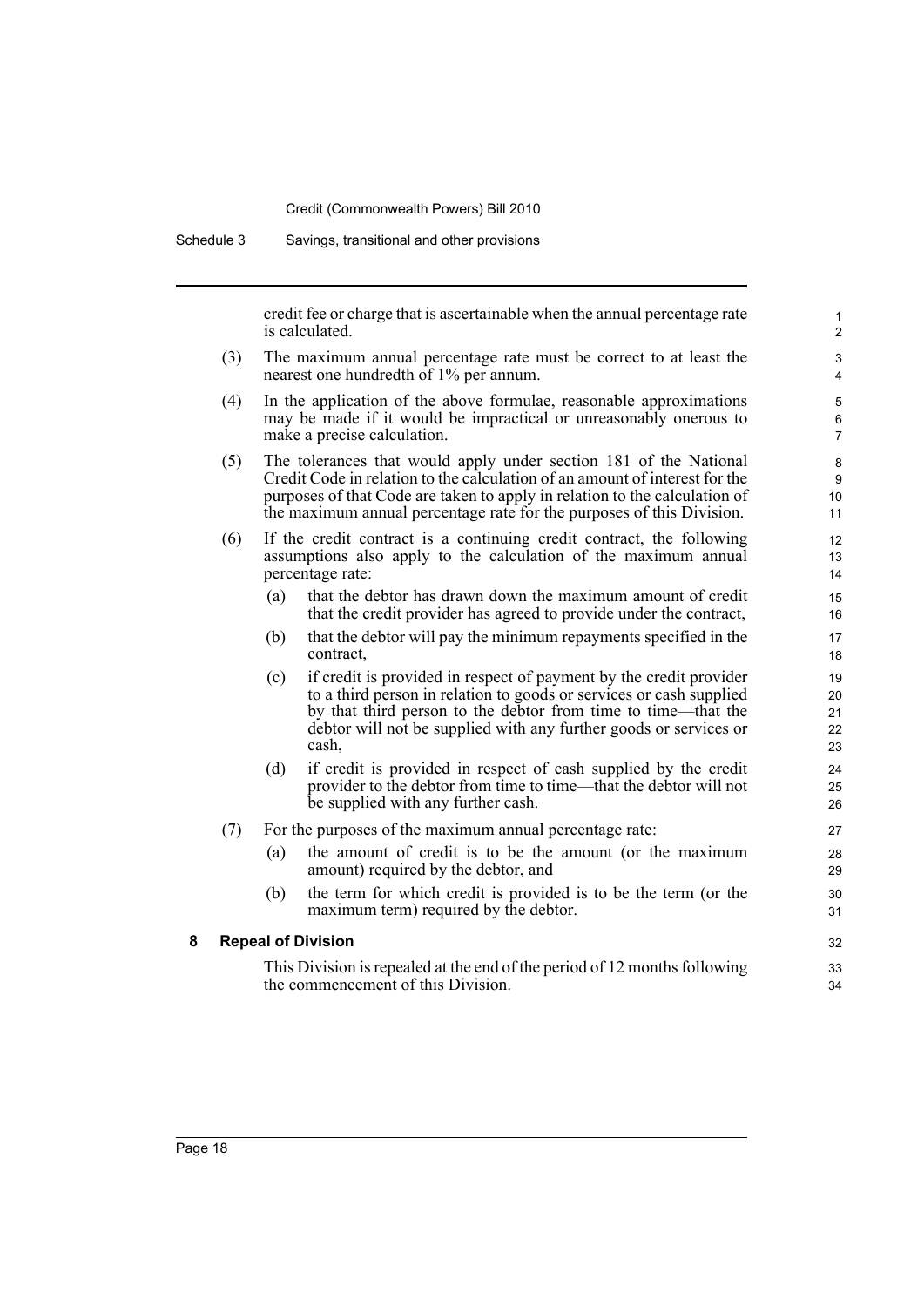Savings, transitional and other provisions Schedule 3 Schedule 3

| <b>Division 3</b><br><b>Other provisions</b><br>$\mathbf{1}$ |                                                                             |                                                                                                                                                          |                           |  |  |  |  |
|--------------------------------------------------------------|-----------------------------------------------------------------------------|----------------------------------------------------------------------------------------------------------------------------------------------------------|---------------------------|--|--|--|--|
| 9                                                            | Continuation of maximum annual percentage rate-existing credit<br>contracts |                                                                                                                                                          |                           |  |  |  |  |
|                                                              | (1)                                                                         | In this clause:                                                                                                                                          | 4                         |  |  |  |  |
|                                                              |                                                                             | existing credit contract means a credit contract to which the former                                                                                     | 5                         |  |  |  |  |
|                                                              |                                                                             | consumer credit legislation applied immediately before its repeal by<br>Schedule 1 to this Act.                                                          | $\,6\,$<br>$\overline{7}$ |  |  |  |  |
|                                                              | (2)                                                                         | The provisions of the former consumer credit legislation that relate to                                                                                  | 8                         |  |  |  |  |
|                                                              |                                                                             | the maximum annual percentage rate under an existing credit contract                                                                                     | $\boldsymbol{9}$          |  |  |  |  |
|                                                              |                                                                             | (including, without limitation, provisions relating to the enforcement of<br>that rate, any powers of investigation with respect to that rate, including | 10<br>11                  |  |  |  |  |
|                                                              |                                                                             | for supervisory purposes, and the taking of any proceedings or other                                                                                     | 12                        |  |  |  |  |
|                                                              |                                                                             | action against a credit provider with respect to that rate) continue to                                                                                  | 13                        |  |  |  |  |
|                                                              |                                                                             | apply as if those provisions had not been repealed by Schedule 1 to this                                                                                 | 14                        |  |  |  |  |
|                                                              |                                                                             | Act.                                                                                                                                                     | 15                        |  |  |  |  |
|                                                              | (3)                                                                         | This clause is repealed at the end of the period of 12 months following<br>the commencement of this clause.                                              | 16<br>17                  |  |  |  |  |
| 10                                                           |                                                                             | Provision of information and assistance to ASIC                                                                                                          | 18                        |  |  |  |  |
|                                                              | (1)                                                                         | The Director-General of the Department of Services, Technology and                                                                                       | 19                        |  |  |  |  |
|                                                              |                                                                             | Administration, or a<br>person authorised in writing by the                                                                                              | 20                        |  |  |  |  |
|                                                              |                                                                             | Director-General, may, on the Director-General's or authorised                                                                                           | 21                        |  |  |  |  |
|                                                              |                                                                             | person's own initiative or at the request of ASIC:                                                                                                       | 22                        |  |  |  |  |
|                                                              |                                                                             | provide ASIC with such documents and other information in the<br>(a)<br>possession or control of the Director-General that is reasonably                 | 23                        |  |  |  |  |
|                                                              |                                                                             | required by ASIC in connection with the performance or exercise                                                                                          | 24<br>25                  |  |  |  |  |
|                                                              |                                                                             | of its functions under the National Credit legislation, and                                                                                              | 26                        |  |  |  |  |
|                                                              |                                                                             | (b)<br>provide ASIC with such other assistance as is reasonably                                                                                          | 27                        |  |  |  |  |
|                                                              |                                                                             | required by ASIC to perform or exercise a function or power                                                                                              | 28                        |  |  |  |  |
|                                                              |                                                                             | under the National Credit legislation.                                                                                                                   | 29                        |  |  |  |  |
|                                                              | (2)                                                                         | This clause has effect despite any other Act or law.                                                                                                     | 30                        |  |  |  |  |
| 11                                                           |                                                                             | ASIC has certain functions and powers                                                                                                                    | 31                        |  |  |  |  |
|                                                              | (1)                                                                         | The Minister, or a person authorised in writing by the Minister, may                                                                                     | 32                        |  |  |  |  |
|                                                              |                                                                             | enter into an agreement or arrangement with ASIC for the performance                                                                                     | 33                        |  |  |  |  |
|                                                              |                                                                             | of functions or the exercise of powers by ASIC as an agent of the State,<br>even if those functions or powers are or may be conferred on another         | 34<br>35                  |  |  |  |  |
|                                                              |                                                                             | person or body by or under a law of the State.                                                                                                           | 36                        |  |  |  |  |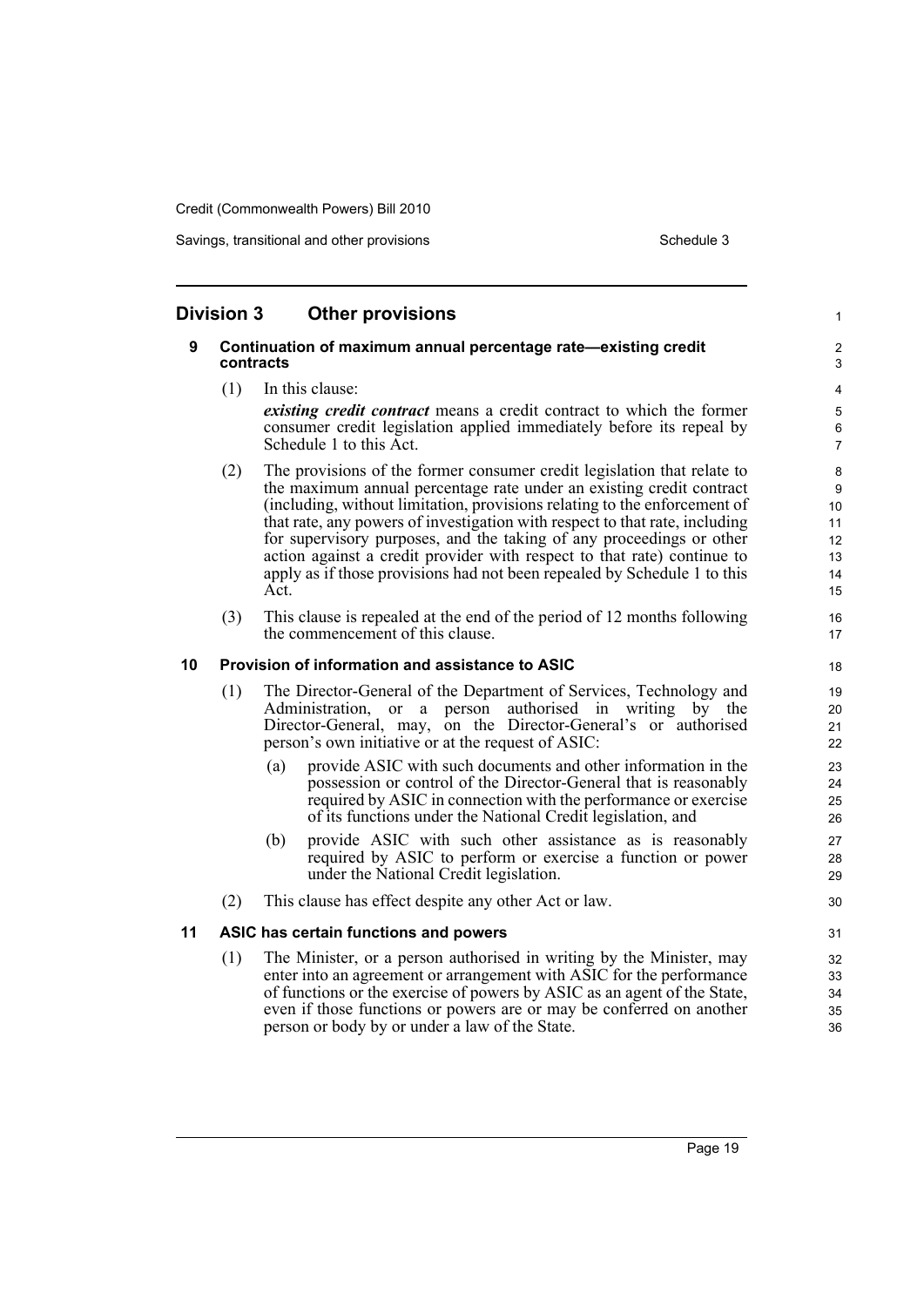Schedule 3 Savings, transitional and other provisions

(2) An agreement or arrangement of a kind referred to in subclause (1) has effect by force of this clause despite any provision of a law of the State with respect to any function or power that is the subject of the agreement or arrangement.

### **12 Pending proceedings before CTTT**

Any proceedings relating to any matter arising under the provisions of the former consumer credit legislation or the pre-Credit Code legislation that were commenced in the Consumer, Trader and Tenancy Tribunal before the commencement of this clause, but were not finally determined as at that commencement, may continue to be dealt with or otherwise determined (including for the purposes of any appeal or rehearing in relation to those proceedings) as if those provisions had not been repealed by Schedule 1 to this Act.

### **13 Regulation of finance broking**

- (1) The provisions of the former consumer credit legislation that relate to the regulation of finance broking, including, without limitation:
	- (a) Part 1A of the *Consumer Credit Administration Act 1995* and Part 2 of the *Consumer Credit Administration Regulation 2002*, and
	- (b) any relevant powers of enforcement or investigation (including for supervisory purposes), and
	- (c) any provisions relating to the taking of any proceedings or other action against a finance broker,

continue to apply in relation to finance broking activities as if those provisions had not been repealed by Schedule 1 to this Act.

- (2) A reference in subclause (1) to finance broking activities includes a reference to the provision of credit assistance within the meaning of the *National Consumer Credit Protection Act 2009* of the Commonwealth.
- (3) This clause is repealed on the day that is the Chapter 3 start day within the meaning of the *National Consumer Credit Protection (Transitional and Consequential Provisions) Act 2009* of the Commonwealth.

### **14 Regulation of pre-Credit Code contracts**

- (1) In this clause: *pre-Credit Code contract* means a contract to which the *Credit Act 1984* or the *Credit (Home Finance Contracts) Act 1984* applied immediately before their repeal by Schedule 1 to this Act.
- (2) The provisions of the former consumer credit legislation and the pre-Credit Code legislation (including, without limitation, provisions relating to enforcement, any powers of investigation, including for